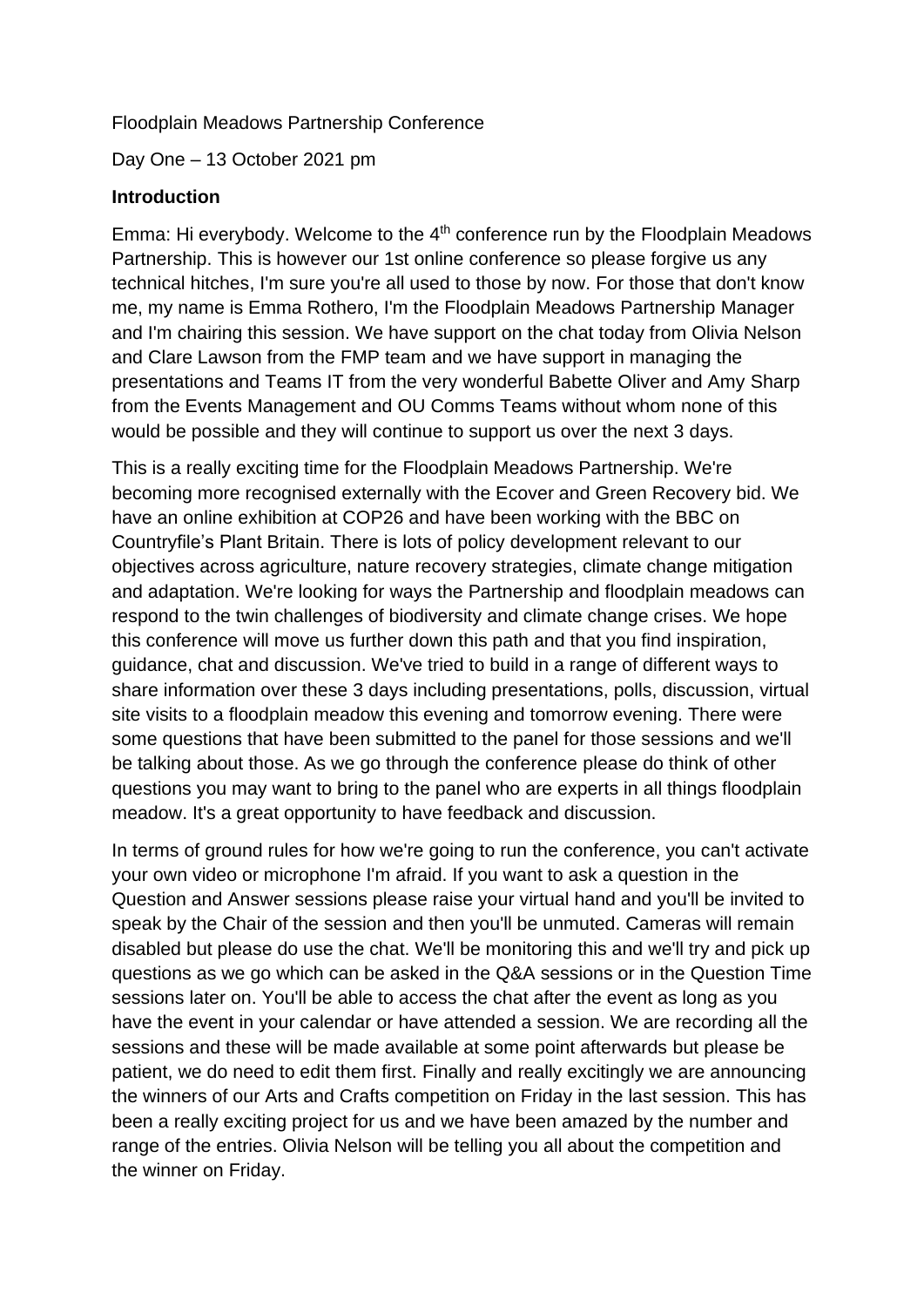## **Keynote Speakers**

Okay, so we can move on to our fantastic keynote speakers. I don't think we have Barry Gardiner in the room yet. So if not I'm going to move straight on to Trine Christiansen if that's okay. Trine is the Project Manager at the European Environment Agency and author of the report published in 2019 called Floodplains: a natural system to preserve and restore and we really wanted to hear a European perspective on floodplain management. So over to Trine, thank you very much.

# **Keynote Speaker 1 Trine Christiansen**

Trine: So I guess it's good evening now, at least in my part of Europe it's a little before 6 so I'm a little after you in the time zones. Anyway, I'm Trine Christiansen, I'm from the European Environment Agency and I'm here to talk about river and wetland restoration from a European perspective. Some years ago we did an analysis of the 2nd River Basin Management Plans that are reported under the Water Framework Directive. One of the key results from this work was the map that I show here where you can see all the red areas are areas where more than 50% of water bodies are not achieving good ecological status. What also came from this work is that one of the most widespread pressures responsible for this are the pressures that are associated with hydromorphology, and this is about  $1/3<sup>rd</sup>$  of water bodies that are impacted by hydromorphology according to these reports from the legislative process of the Water Framework Directive.

If we look at the results coming from the Habitats Directive for rivers, lakes, alluvial and riparian habitat, a similar  $1/3<sup>rd</sup>$  of those habitats are impacted by hydromorphology. So there's absolutely no question that this is a very important pressure in our aquatic systems. When we talk about hydromorphology what we're actually talking about is river continuity or connectivity, so the connection between the upstream part of the river and the downstream part of the river, as well as the connection between the main channel and the riparian area. As I'm sure you know, the barriers to this connectivity they have a lot to do with either the longitudinal barriers of which there are millions in Europe or channel stabilisation, flood protection or drainage of the riparian area. All of these pressures are extremely widespread and they are very much part of deteriorating the environmental quality of our rivers.

At the Agency we did an analysis of floodplain condition where we calculated 2 different indicators of lateral connectivity. One was an assessment of habitat area of loss of deviation from what might be a natural setting, and the other is a land use pressure indicator. In combination these indicators suggest that somewhere between 80% and 90% of the lateral connectivity in the floodplains are substantially to severely degraded. When we then look at the results coming in of assessments under the Habitats Directive of floodplain habitats we see that only 17% of these habitats are in favourable conservation status, so basically confirming the sad state of affairs in the riparian zone.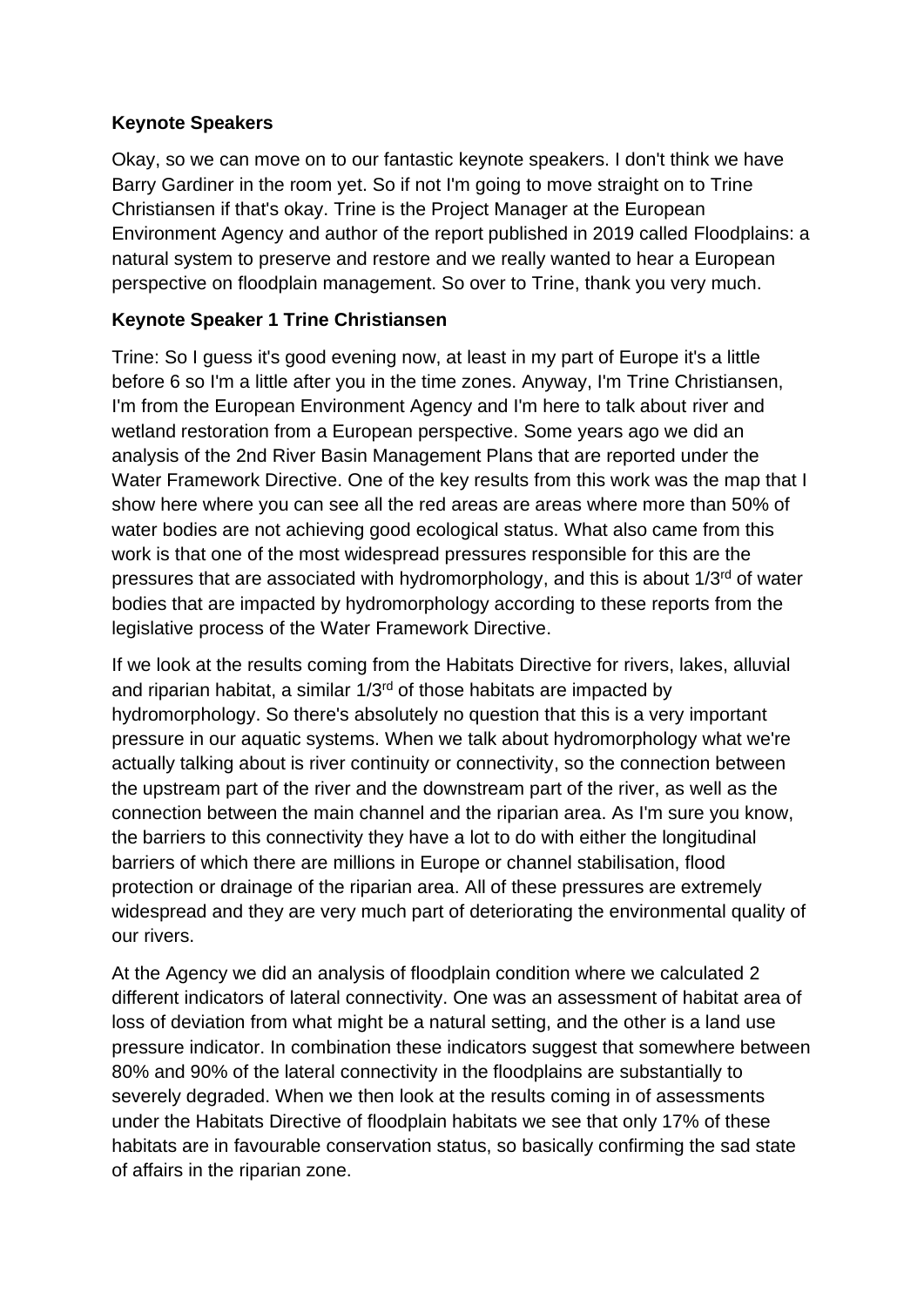So it's a good thing that we today have the biodiversity strategy towards 2030 which has a target for rivers. The way that this target is articulated is to restore at least 25,000km of rivers into free-flowing by removing barriers and by restoration of floodplains and wetlands. Here I'd like to qualify that free-flowing means without both longitudinal and lateral barriers, and also that the time horizon it goes beyond 2030, because in parallel to the biodiversity strategy there is a new nature restoration law coming in which aims to set legally binding targets towards 2050. Of course a lot of what we do at the EEA is associated with monitoring progress towards this. But it's still very early days so at the moment we're talking a lot about it but we have little to show.

So the role of the EU nature restoration law is complementary to the biodiversity strategy. So the strategy targets the need to restore and the objective to restore, but the nature restoration law is expected, so it's not been published yet, but we're expecting it to say something about what needs to be restored. So what is it we're trying to achieve with this restoration in terms of ecosystem services, and in particular habitat area improvement? The carbon storage potential that was also discussed in the film just now and disaster risk reductions are factors that are coming in very heavily with this new legal instrument. But what we're also seeing at the Agency is it's one thing having these ambitions but another thing is being able to actually monitor progress towards these targets and to set baselines. There's no question that this really also drives the demand for new datasets at the European scale where, for example, a product like the EU-Hydro which is a consistent and topologically connected river network, it is going to be very important. We're working towards developing a high resolution habitats map. The current reporting under the Habitats Directive is the dataset that gives a European overview at the moment and this is a 10x10km grid. So very low resolution and we need something with a much higher resolution.

Then we have the whole discussion around the lateral barriers, how do we create an inventory of it because if we're going to assess the lateral connectivity improvements, we really need to understand what it is that needs to be removed. We see this as a project that would be very much complementary to what has already been developed as part of the AMBER Atlas where the transversal barriers in Europe's networks has been mapped.

I would just like to say that at least from a policy perspective, there's no question that our greenhouse gas emission reduction ambition is a very strong driver of the future, both restoration but also trade-offs in the river. So, for example, hydropower is probably going to be something that some countries will want to push for as part of their emission reductions. But then in other countries the greenhouse gas retentions in the riparian zone and also the natural water retention measures to achieve the disaster risk reduction is something that will drive developments there. In Denmark, which is where I am, we are setting aside 4% of the national territory as low lying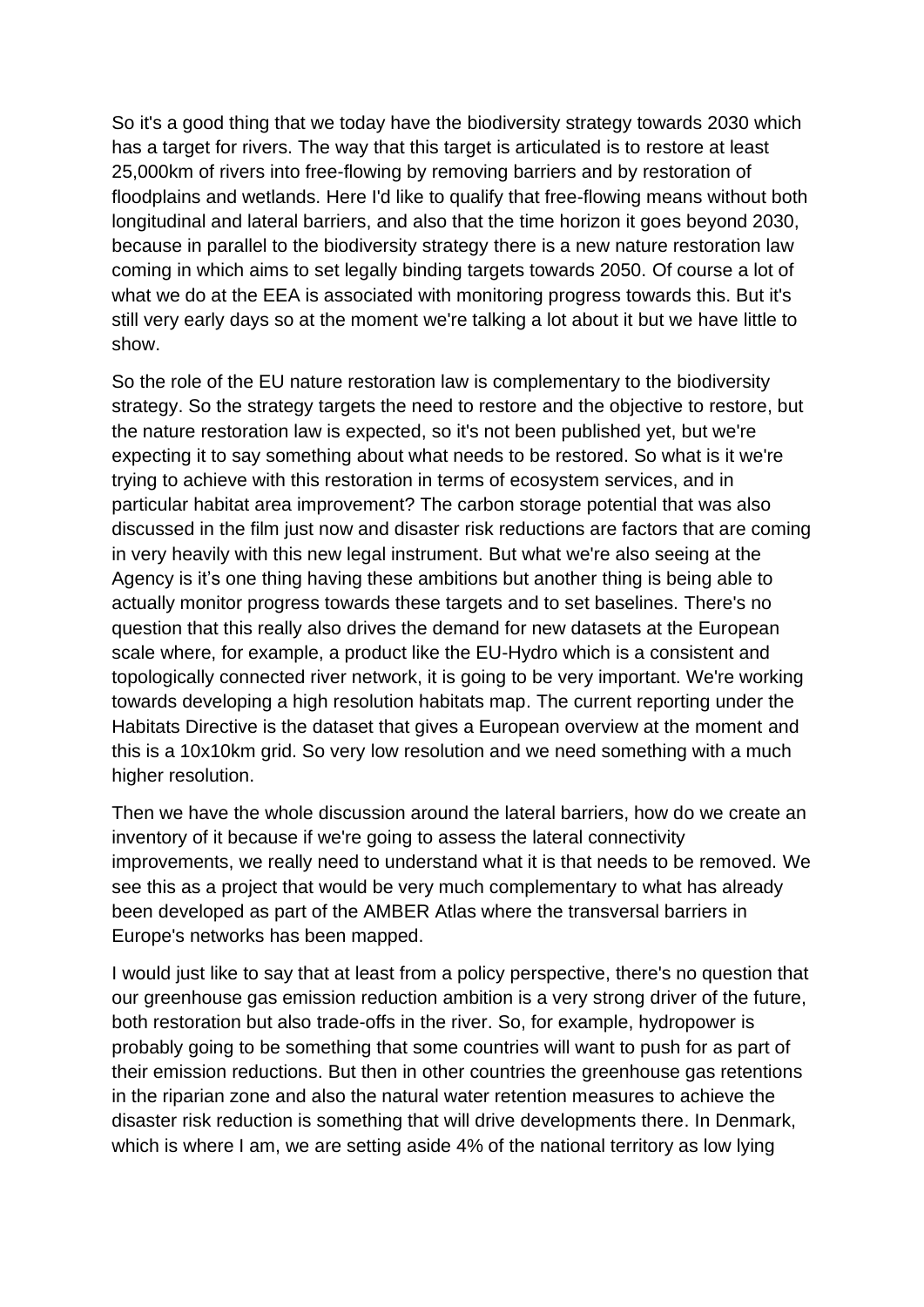areas that we plan to maintain as wetland to simply keep the carbon in the ground as part of achieving our emission targets.

So with this I just want to thank you very much for listening and I wish you a very good few days with your conference. I think you have a very interesting agenda ahead of you and I hope you have a wonderful time. Thank you very much.

Emma: Thank you so much Trine and really well done for speaking slightly ahead of where you were expecting to. I'm going to move straight on to introduce Barry Gardiner, Labour MP for Brent North. Barry currently serves as a member of 2 Select Committees, the Environmental Audit Select Committee and the Environment, Food and Rural Affairs Select Committee. He also chairs the All-Party Parliamentary Group for Nature and the All-Party Parliamentary Group of International Conservation. We are absolutely delighted that he's able to come and talk to us today. Thank you very much Barry.

# **Keynote Speaker 2 Barry Gardiner**

Barry: Emma thanks. In fact I've just come from one of those Select Committees where we were grilling the 6 Chief Executives of the water companies. I'm sure that that session may well be of interest to some of your members as well. Scaling up restoration of the UK's natural ecosystems for the benefit of the planet, for biodiversity, it could not be more pressing. Dasgupta made clear that this is an issue of asset management, or rather it's actually a failure of asset management, that's led this country to being one of the worst nature depleted countries in the world. As Chair, as you said, of the All-Party Group for Nature, obviously I take a particular interest in nature-based solutions to climate change. But while the climate crisis has really gripped public consciousness, the crisis in biodiversity and ecosystem decline has really not got the same focus from the public, or indeed I think from government. Only 2% of our UK grasslands remain species-rich and since the end of the last World War we've lost 97% of our meadows and grasslands. Now that's an absolutely staggering figure, and 75% of the remaining meadows are so small that actually they then have significantly reduced biodiversity. So it's not surprising that the latest State of Nature Report highlights that 15% of species are threatened with extinction from the UK and 41% have decreased since 1970. If we're not committed to protecting our domestic natural environments then how do we expect to command respect on the world stage in a few weeks' time at COP 26. So as we look towards the COP we do need an urgent prioritisation of nature-based solutions from governments. I know it's going to be one of the themes there in Glasgow but at present only 3% of global climate finance is spent on nature-based solutions and only 1% goes for adaptation. We need to ramp up ambition and action as we also have, of course, the COP15 negotiations underway where we'll agree a new post-2020 biodiversity framework. I'm afraid the reality is that we don't have a strong foundation to build on. In the UK we failed on 17 out of the 28 Aichi targets that were set in 2010 at the CBD in Nagoya. If we needed a further reminder, today the Environment Agency's 3<sup>rd</sup> Adaptation Report warns us that we risk underfunding adaptation measures at our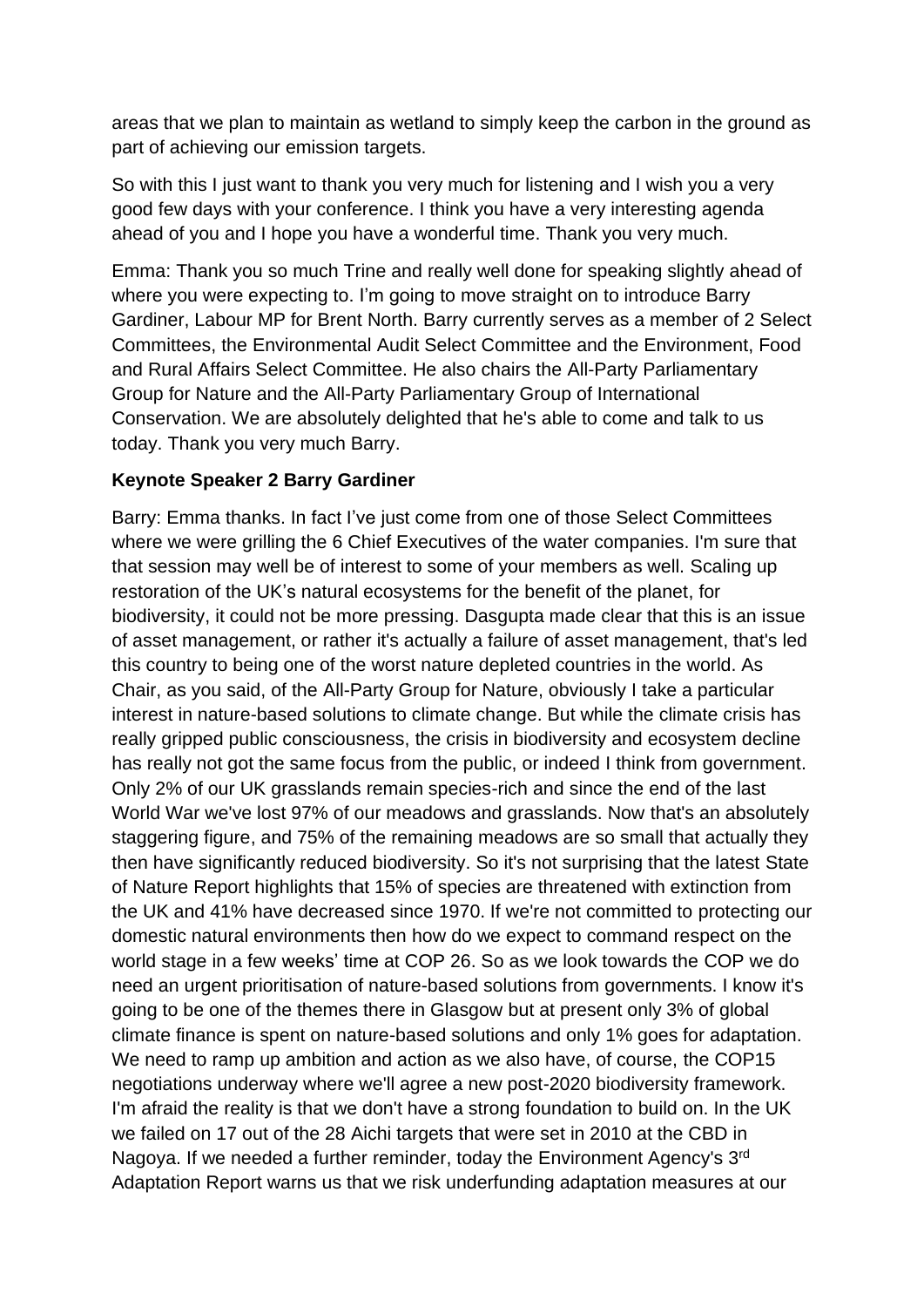peril. Their Chief Executive likens choosing mitigation over adaptation to 'telling a bird it only needs to fly on one wing'.

The pandemic has highlighted to many the importance of our natural landscapes. Recent flooding over the summer shows that it's really important that we recognise the importance of our natural landscapes such as floodplain, grasslands and meadows in reducing flooding risks, as well as their ecosystem services and the carbon sequestration potential that they have.

So let's go a little deeper into some of the key benefits of restoring our natural environment which serve as a reminder of the importance of this conference that we're holding. First, as economic and job creation. I think it's really important that the RSPB study into the potential for nature restoration as part of the UK's post-COVID recovery said that we could generate £6.4 billion a year. They pointed out that every pound invested in saltmarsh, in peatlands, grasslands and woodland restoration could actually return £3 on average. That's an economic benefit that we really do need. But funding for conservation sadly has fallen by 42% since 2000. So the government's levelling up agenda came into the spotlight recently. You may recall at the party conference that the Conservative government held, job creation, I think, really has to be central in any thoughts about levelling up. A focus on the Environmental Audit Committee's recent inquiry into greening the COVID recovery and biodiversity specifically highlighted the job creation potential from restoring our natural environments. If the government aims to deliver on its ambition in the 25 year Environment Plan of restoring ½ a million hectares of habitat, that could actually lead to over 15,000 jobs. In the immediate term Wildlife and Countryside Link estimate that there are over 300 ready-to-go projects which could support 10,000 jobs. We need to start at the beginning of the supply chain. Our APPG for Nature looked at local authority capacity for implementing those important components of the environment in the Environment Bill and, of course, what we heard was that Councils simply lack the ecological expertise in-house to implement biodiversity net gain and local nature recovery strategies, which is why investing in ecological education from an early age is so vital, and the government really must realise that ambition in the Bill.

So second, let's think about carbon sequestration potential and meeting our net zero target. Our natural carbon sinks from oils which are our largest pool of terrestrial carbon in the UK to grassland and our peatlands really have to be restored if we're to meet our 2050 net zero target. Our most important landscapes sequester 2 gigatons of carbon. Now that's equivalent to 4 years of the UK's annual emissions total. Grasslands and meadows, often I think they're overlooked as nature-based solutions for mitigation purposes. The sequestration potential for peatlands is very well documented, but we're seeing some of the negative effects of well-intentioned tree planting efforts over species and carbon-rich grasslands, simply because we're not attuned to their importance as a nature-based solution. I do want to pay tribute to the Woodland Trust here who've developed some really good guidance on recognising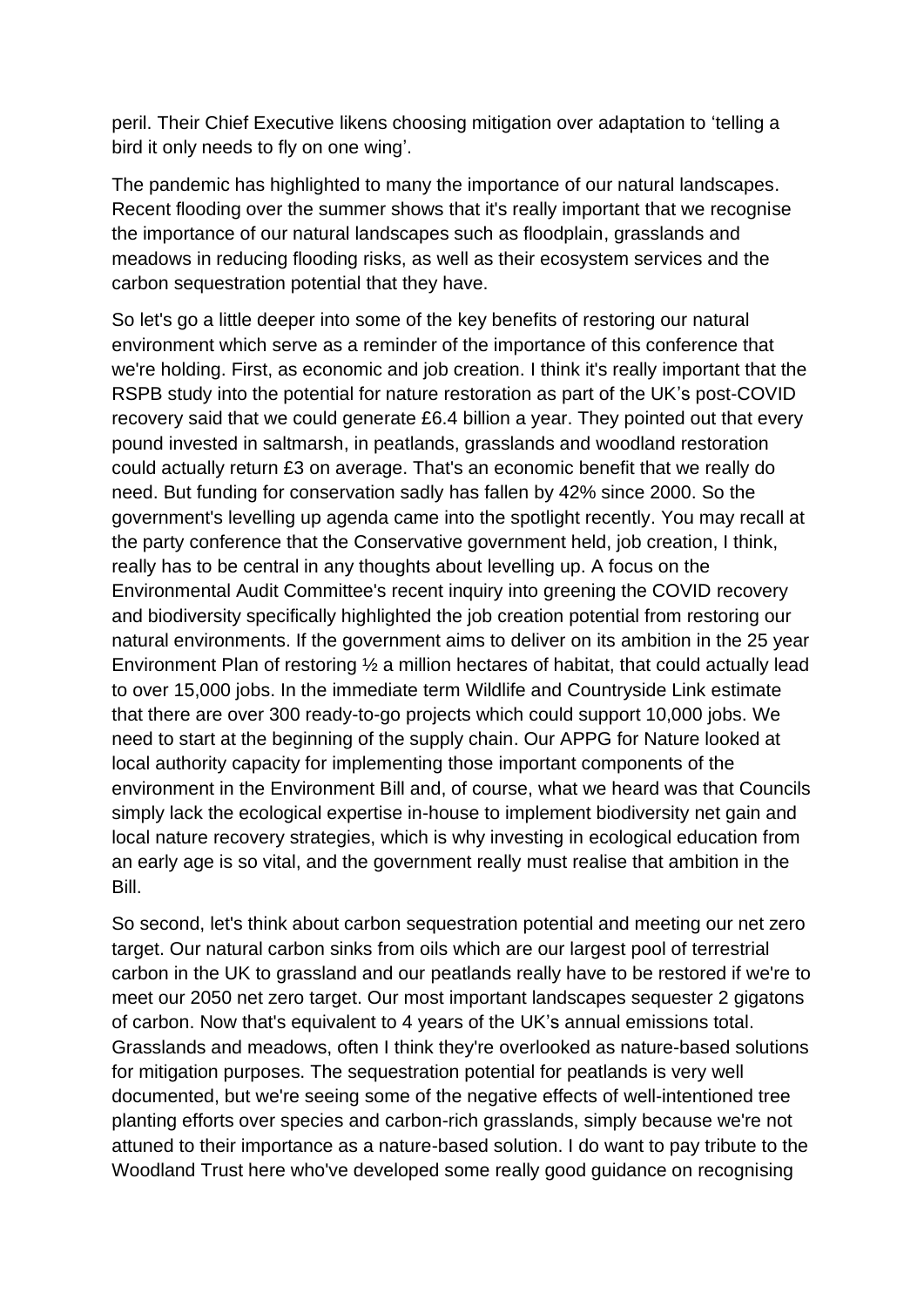the biodiversity and carbon sequestration potential of grasslands in order to make sure that we plant trees elsewhere, right tree, right place. We say it so often yet we need action from the top to match those efforts on the ground.

Third, ecosystem services potential. With 2º of warming above pre-industrial levels the Environment Agency estimate that winter rainfall could increase by 6% by the 2050s and summer rainfall by 15%. That would lead to more extreme river flows and sea level rise. London alone is expected to rise by 23cms by the 2050s under that scenario. So even in my constituency, I have over 800 properties with an annual risk of flooding of at least 1%, that's Northwest London. In the most low lying areas of the country such as Norfolk that figure is at a staggering 10,000 plus properties. It's for this reason that we've got to get serious about conserving forests and grasslands for their potential to reduce the likelihood and impact of flooding. There are many examples of the economic benefits too. RSPB's Medmerry Nature reserve saves £300,000 a year in flood prevention costs, protects 348 properties that were at risk of flooding. So floodplain meadows offer some of the most biologically abundant habitats in the country. Burnet Floodplain Meadow with up to 43 species per square meter, one of the richest natural grassland habitats in the UK. Such meadows provide a wealth of agricultural benefits including nutrition for cattle and sheep, pollination, pest control and obviously the alleviation of flood risk through storing flood water that I've talked about.

So we've seen some positive steps from government this year in beginning to recognise those benefits. The Environment Bill which returns to the Commons immediately after the conference recess mandates a 10% measurable increase in biodiversity for new developments, as well as establishing local nature recovery strategies to map out important habitats and what ecosystem services such habitats might provide. I welcome George Eustice's announcement in May this year that the Environment Bill will now have a 2030 State of Nature target, but it is government's inconsistency on natural capital which I believe really is continuing to hamper progress. Just weeks before COP26 the latest Greenpeace Unearthed investigation released just yesterday reports that more than 100 fires on carbon-rich peatlands have taken place in the north of England. Now that's happening in the name of sport, they call it sport, to maintain the conditions for grouse shooting. It's also happening because the government's legislation only protects 8% of our peatland. Natural England have warned that protecting and restoring our peatlands in particular is essential if we're to meet our net zero target by 2050 and that was corroborated by the Committee on Climate Change. There's so much to talk about here, you're going to have a fabulous conference, I really hope that everybody not only gets a lot out of it but actually enjoys it because these are some of the really important things in our lives and for our future. Thanks very much.

Emma: That's fantastic Barry, thank you very much. Are you available to take a couple of questions before you leave or do you need to rush off straight away?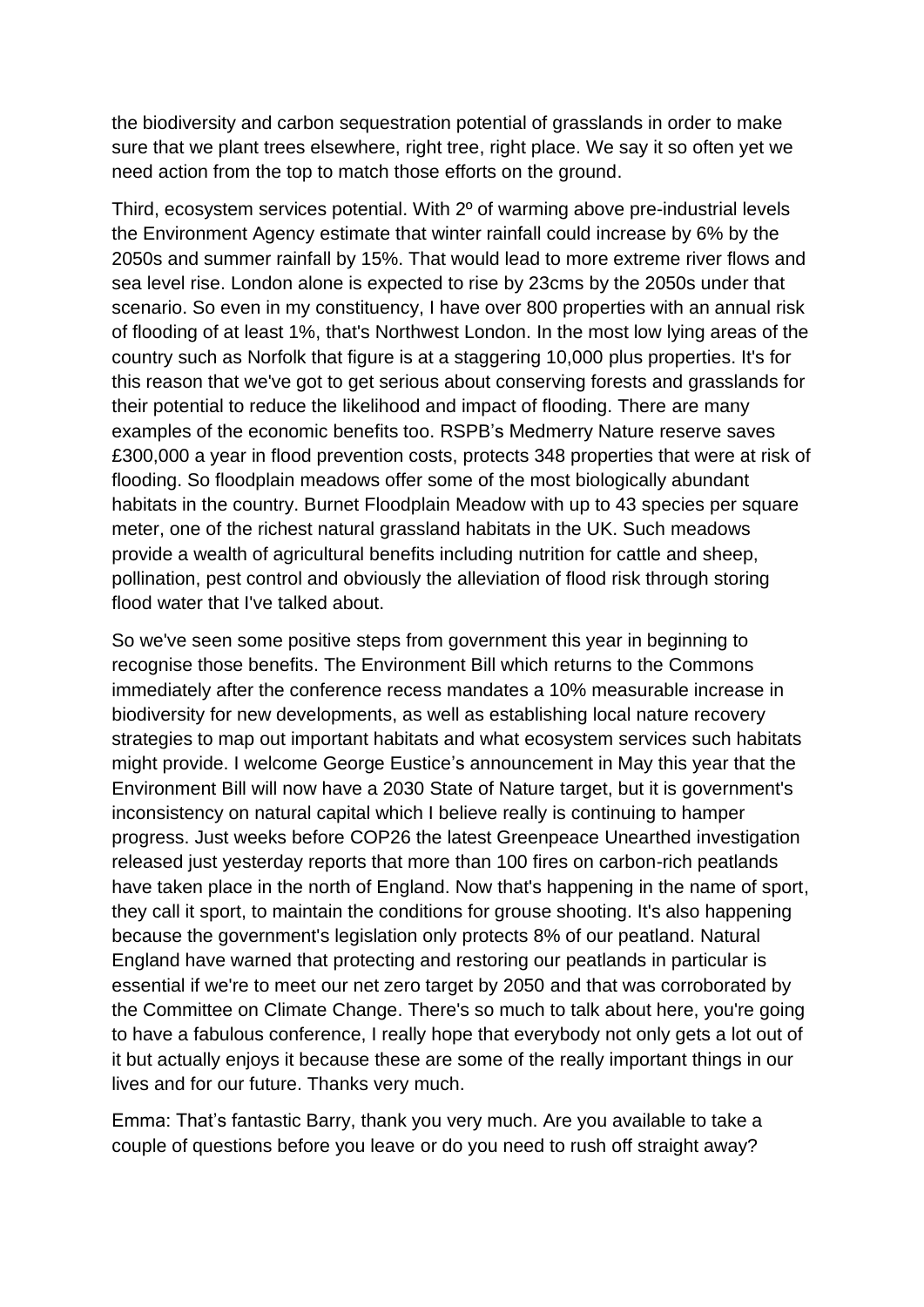Barry: I'm rushing, but if there are some quick questions let me try and see what I can do. Yes, of course.

Emma: Okay. If anybody wants to raise their virtual hand very quickly. I've got one. Do you think we would benefit from a floodplain strategy that links up Natural England and the Environmental Agency?

Barry: That sounds less like a question than a pretty damn obvious statement. Yes. Of course. So often the problem is, and this is what I've been hearing from the Chief Executives on the Select Committee this afternoon, so often the problem is that different parts of the jigsaw are operating to different targets and different specifications and it isn't a joined up holistic strategy. So absolutely we need that cross-departmental, cross-NGO, across arm's length public body working along with all the private sector to make sure that we know exactly what we're trying to do, how we are going to do it, and who has responsibility for what and who then enforces it.

Emma: Great, thank you. That's brilliant. I think we'll be meeting again in the lead up to Christmas hopefully at one of the APPGs.

Okay, so that was interesting. Let's move on. We've got 2 polls to ask you now, I said you'd be asked to do something. The poll we've got in front of us is - Do you think the current policy framework to promote sustainable land uses on floodplains works? We will feed back the results from the polls afterwards as well as part of the post-conference information.

Thank you very much for those everybody. So now we can move on to our 3<sup>rd</sup> keynote speaker who is unable to join us today but he sent us a video recording and apologises that he can't be here. It's Tony Juniper who is a campaigner, writer, sustainability advisor and a well-known British environmentalist. For more than 35 years he has worked for change towards a more sustainable society at local, national and international levels. He's now the chair of Natural England where he has worked since 2019.

## **Keynote Speaker 3 Tony Juniper**

Tony: Ladies and gentlemen good afternoon. My name is Tony Juniper. I am the Chairman of Natural England and it's my absolute pleasure to be with you this afternoon to share a few thoughts about some of the work that we're doing. That pleasure is not least because of the experience I had during the summer spending some time in the field with the Floodplain Meadows Partnership hearing about some of the work that you're doing and hearing about your ambition for the future.

When it comes to ambition for the future one of the very exciting things that I think is going on at the moment in relation to environmental questions is the extent to which we're talking less and less about conservation, and more and more about nature recovery. This is a very exciting shift in the narrative and marking a phase from the period when we've focused on the protection and hanging on to the last remnants of rare habitats and populations of rare and declining species and are now getting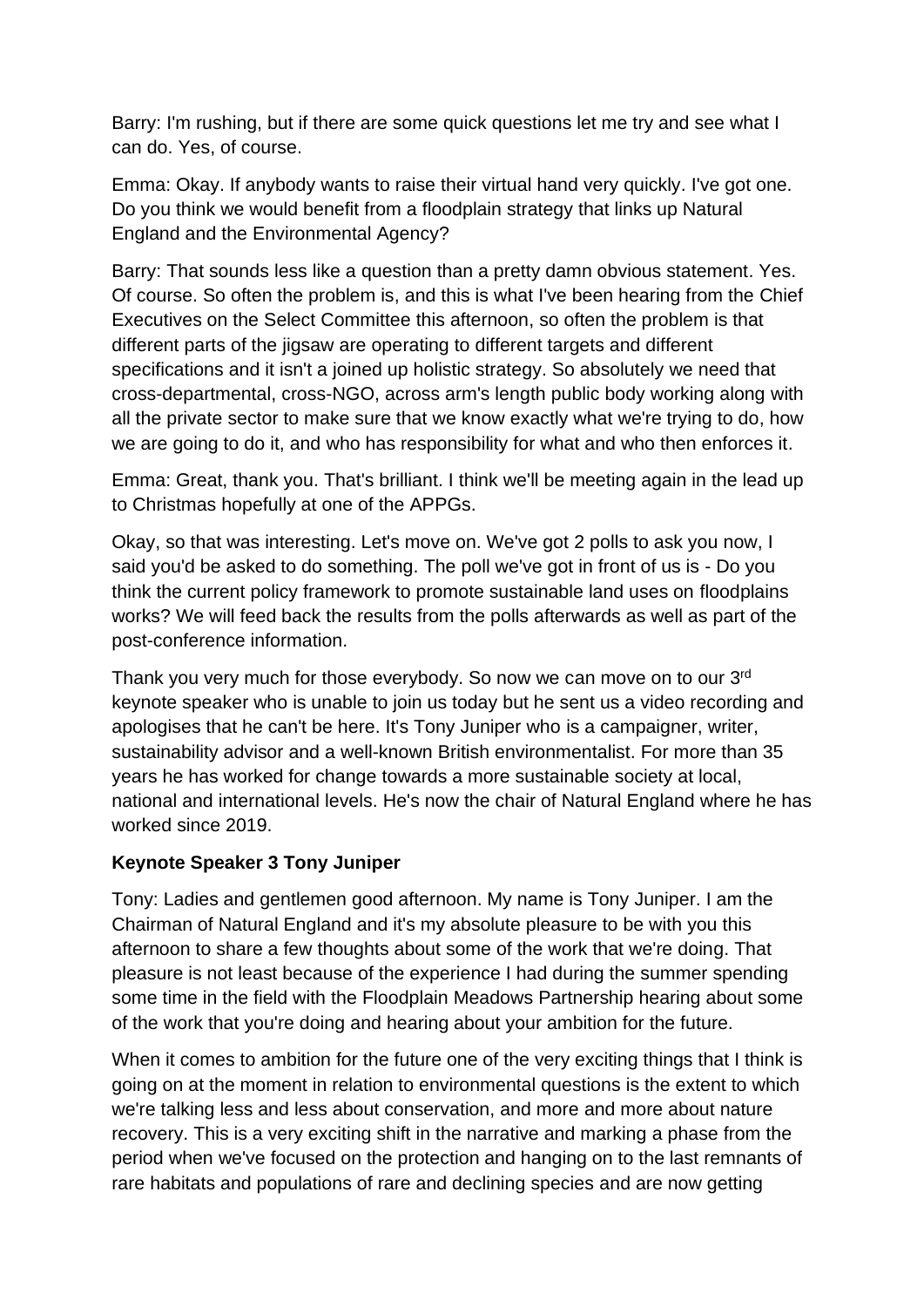much more actively into the space of recovery and restoration. There are species and plants that should be characteristic of certain parts of the world and indeed the country but which have either disappeared completely or which are now very rare. That's a very important part of nature recovery. So also is the protection and the recovery of beauty. The way in which the natural environment inspires us through the way in which it touches us at a spiritual level is something that we really mustn't underestimate or overlook. So that beauty dimension evidently has to be part of what we're thinking about when we look to the nature recovery agenda. At the same time as we're thinking about biological diversity and the beauty of places, another set of functions of course lies around this idea of ecosystem services and the practical values that society and the economy derive from healthy, natural, functioning systems. Then on top of the beauty, the practical values and the biodiversity is that cultural and historic dimension of our environment. Again something which ideally we can blend into this wider picture for nature recovery.

When it comes to floodplain meadows I'm sure nobody in this discussion today would be unaware of the fact that all 4 of those values for nature recovery are strongly reflected in floodplain meadows. The diversity of plants and insects like I saw on the meadows by the River Thames near Eynsham with you in the summer really is outstanding and is the reason why many floodplain meadows of course are designated as Sites of Special Scientific Interest for that biodiversity, that outstanding assemblage of characteristic plants and animals that we find in those places. Then at the same time as I stood there looking along the course of the River Thames, we realise just how iconic and characteristic a landscape this is. It's a very beautiful dimension to the way in which the place looks and again has enormous cultural significance for many people beyond the beauty and the uniqueness of those animals and plants that you find in those places. Then at the same time as we see these natural environment functions we see the practical functions right there at the same time. Floodplains, there is I've always thought, a clue in the name and as we suffer more extreme weather events then investing in the protection and the recovery of these kinds of assets that can help to ameliorate downstream impacts on communities caused by too much water in one place at one time, evidently that's a good reason why we might want to be looking at the recovery of these places. Not only for the storage of water but also the purity of the water, taking nutrients, for example, from the water body and holding that in the ground via plant growth which can then be removed in the future to be able to take that away in the form of hay, which can then be fed to livestock, creating yet another ecosystem service. Then on top of these, water purity, livestock feed, and flood risk reduction values is, of course, the capture of carbon in those soils that lie beneath those grasslands. So these are the kinds of practical functions that are layered on top of how these places look and that vibrant biodiversity that's there. On top of that, of course, is this great time depth. Some of these places have a very long history, some of which is documented with some of these places appearing in the Doomsday Book and being in this kind of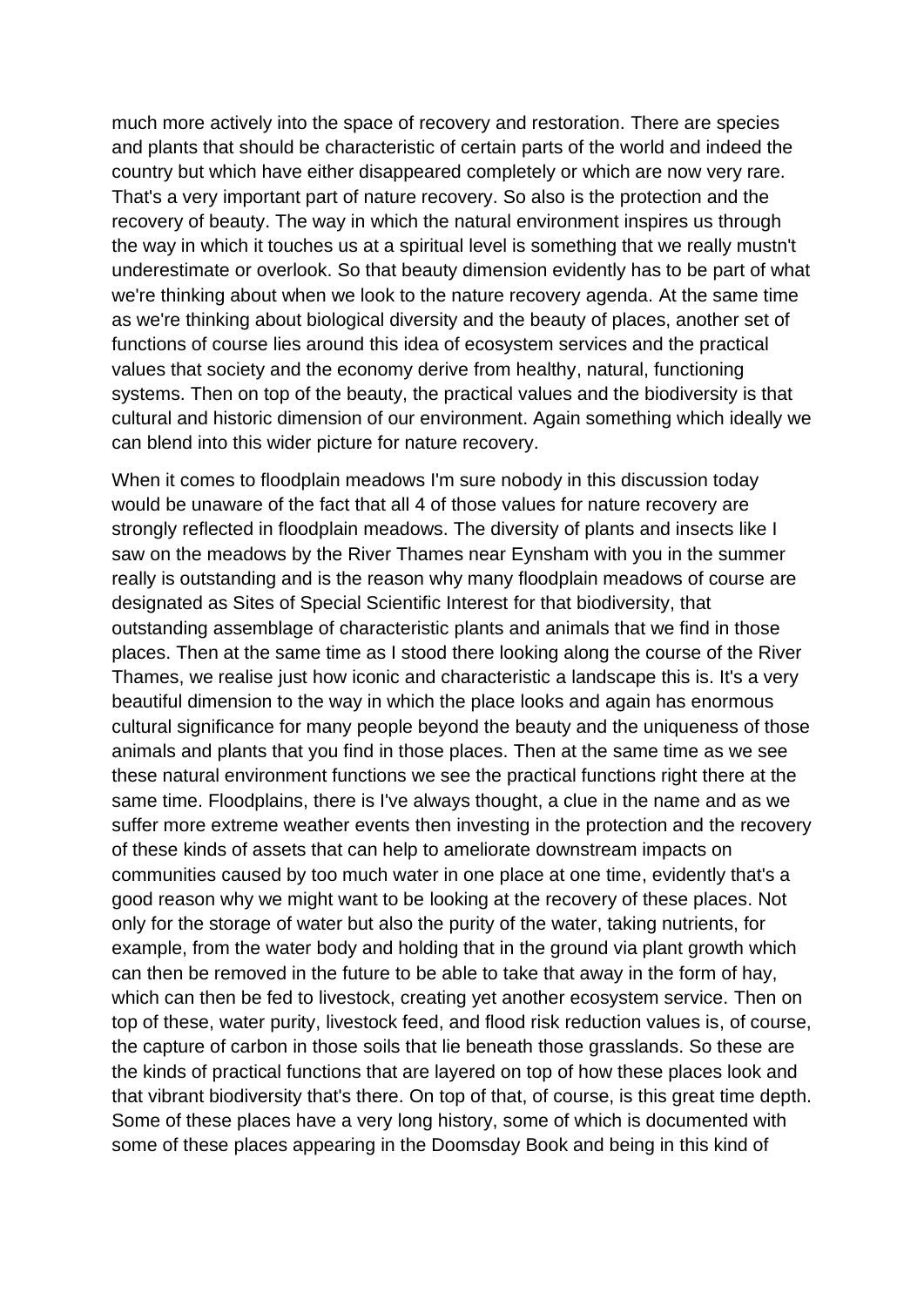management not for reasons of conservation but for reasons of economy for many centuries, thereby giving us some sense of cultural history in these landscapes.

So for all these reasons it's very, very important that we not only protect what's left, but try and restore as much as we can of what might be put back. Of course we have lost an awful lot of these ecosystems over the centuries and today they are really not in what we would regard as a favourable conservation status, 2,500 hectares more or less left. At Natural England we think we need to have something like 70,000 hectares more in order to achieve that goal of favourable conservation status. That's about protecting what we have but also about recreating a lot more healthy habitat of the kind that we know we could have if only we can rise to that ambition, co-ordinate, build partnerships and deploy the tools that we have in a joined up way to be able to turn this corner of decline into one of recovery.

Now fortunately we do have a lot of very good new policy tools coming through. The Environment Bill that is presently going through Parliament will deliver what we expect at Natural England to be the very powerful new spatial planning tool of local nature recovery strategies, setting out at county level exactly what will be the ambition for people to be working together to restore the natural environment and floodplain meadows of course will be one priority habitat that we would like to see reflected in those spatial planning exercises and I'm sure many other people will too.

Once we've got a sense of what 'good' looks like in terms of where nature recovery could occur then we can begin to see the landscape from that point of view, not only in terms of infrastructure and housing, but also in terms of where nature recovery ideally will occur, we can begin to put in place the resources and the tools to achieve that. One big tool in the kit is going to be the new Environmental Land Management Policy coming through now, being designed still, but giving some sense of shape for the future in terms of how we might be able to harness the sustainable farming incentive, local nature recovery and landscape recovery schemes to be able to go down this road of nature recovery, including in relation to these very important and very depleted ecosystems. Then on top of these kinds of policy tools will be the partnerships that we can build with the private sector. Water companies, for example, and the work they need to be doing into the future to be improving water quality and how we might be able to blend in some level of investment into ecosystem services to meet those wider goals of companies and indeed the country.

So floodplain meadows like the rest of the natural environment hopefully is poised for now a period of exciting, targeted recovery in line with targets being set in this country, and hopefully also globally under the convention of biological diversity, at the same time building resilience to climate change and making some contribution towards climate change mitigation. Of course these journeys that we are on, they're long journeys but they all start with questions getting put on to the agenda. One question that now is being put onto the agenda, as a result of the work that you and others are doing, is the need to restore the health of floodplain meadows. That is a very, very important first step and once we've understood the priority at hand we can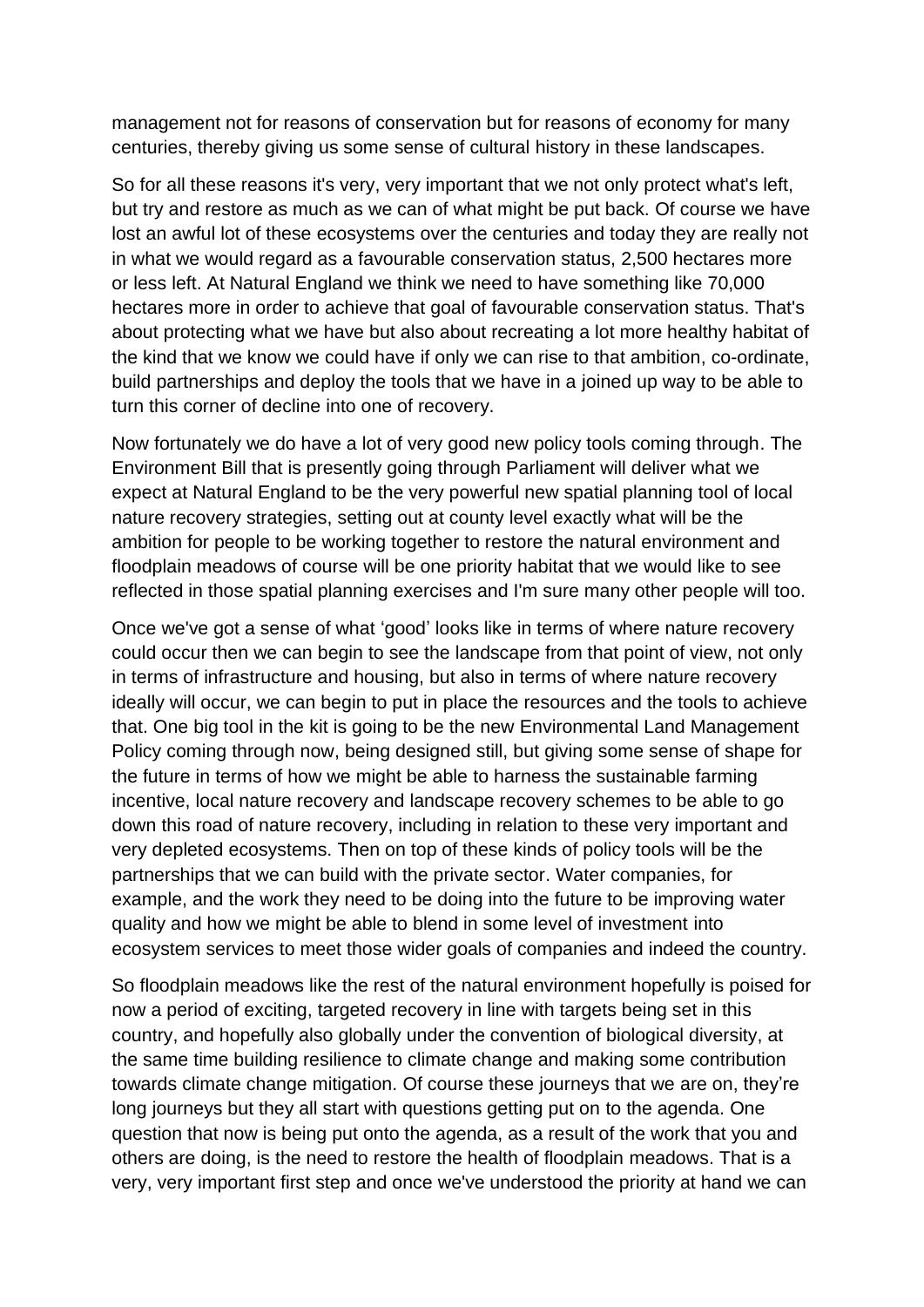start to then harness the tools and the partnerships to be able to make progress into the future. At Natural England we're very much looking forward to working with all of you going towards this period of recovery for these ecosystems and I'm hoping during the years ahead we will begin to see some real progress. So thank you very much for listening. Thank you for having me at your conference. and thank you for all the work that you're doing.

Emma: Thank you Tony in your absence, back. That's great. Obviously we can't ask Tony any questions or Barry anymore, but if people do have questions which are targeted at either of those 2 then do put them in the chat and we'll try and feed them back. I can't promise we'll get responses but you never know. I think before we move on to the next session could we perhaps see if anyone has any questions for Trine before she has to leave. At the same time we're going to ask you a 3<sup>rd</sup> poll question. So if you've got a question for Trine could you put your hand up and Babette will unmute you and answer the poll at the same time - 70,000 hectares of floodplain in the UK should be targeted for the restoration of species-rich meadow to help deliver a range of ecosystem services including nutrient supporting, carbon sequestering, biodiversity and flood storage. Do you agree or disagree? If you disagree please tell us why in the chat box. We ask this because we ran this poll at another session and it was about 50/50 the split on this question, and we never knew why people had agreed or disagreed, so it would be really good to know your thoughts.

Ann: It would be great to know what people thought of the 70,000 hectare target that we're suggesting.

Emma: Cath Mowat has said is 70,000 hectares enough?

I think we'll thank Trine very much and I'm sorry for bumping you to the first speaker. but your information is very useful and I hope that we can look at what's happening in European floodplain policy and see how we can possibly apply some of that stuff to ourselves.

Okay I think we're going to move on then in that case, and we're already slightly behind time. So our next session actually you can sit back and relax and enjoy. We are going to play a series of virtual site visits. This summer in anticipation of an online conference we thought we would try and bring the field online. We approached some of the landowners we were planning to meet and asked them if they minded being interviewed. We also invited our ambassadors to submit similar videos from their own sites. So this series of 5 short films is the result of us doing this. Please forgive us as we were learning as we went along to use the equipment and remember to ask the right questions. I think we might continue to do this to build up a series of short video case studies to put on the website and on social media, so please do let us know if this is a useful resource in the chat. Not all of the people we interviewed are here this evening so maybe if you've got questions you can put them in the chat and we can try and answer them as we go along. So thank you very much.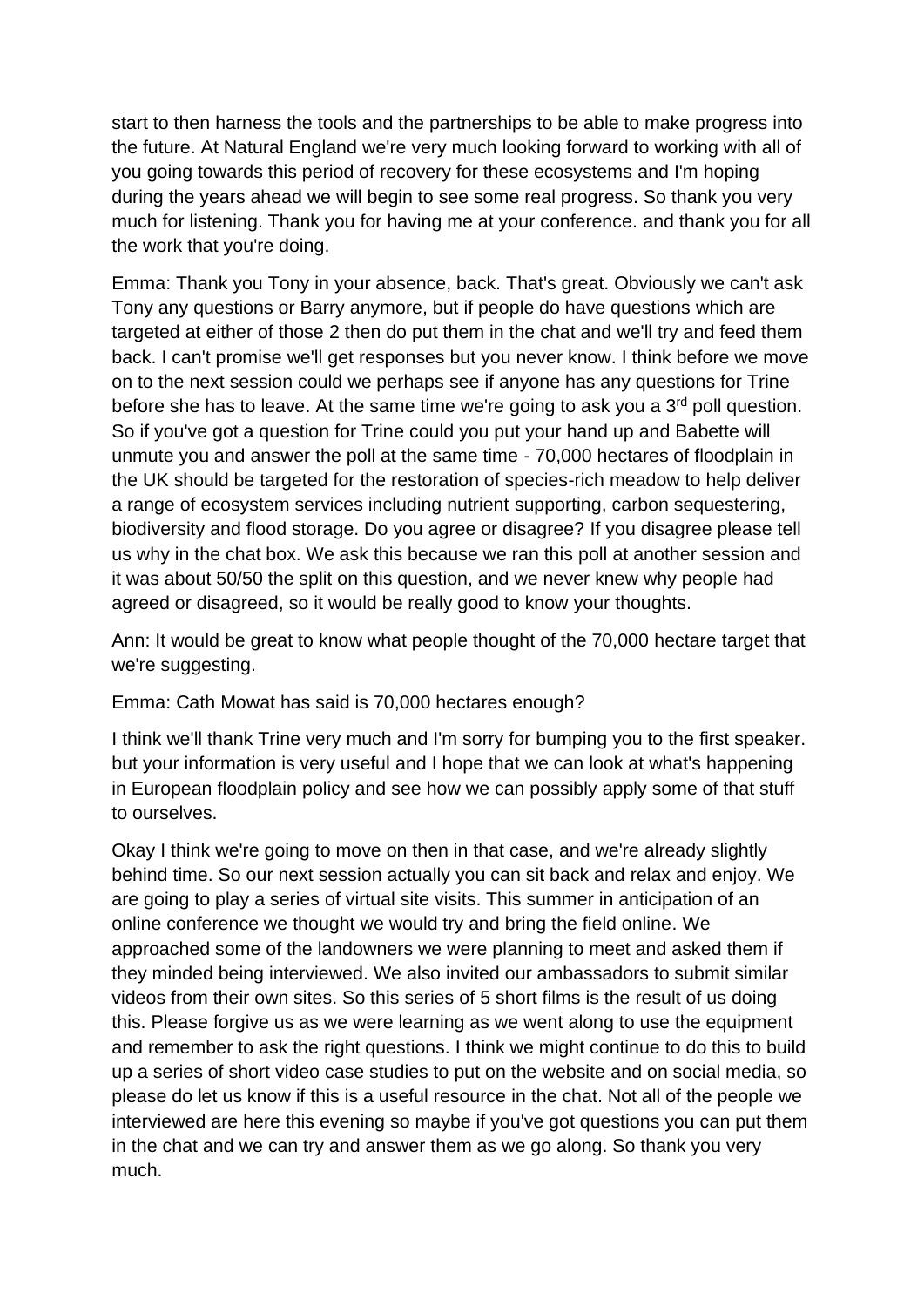# **Site visit videos**

# **Video 1**

"I did it on certain areas of the meadows, not on my very best hay bit, and then the hay was brought over and chopped and spread all on the same day because that's how you get the maximum benefit from the seed apparently. So that was done but I haven't seen a great diversity arriving straightaway but maybe one has to wait a few years. Then it flooded quite soon afterwards and I was wondering whether actually a lot of it was washed away but you could see the hay there. Now I'm planning to certainly make hay on one of the fields every year which will be stored in the barn. We don't necessarily want to make hay on all the fields because of barn space and we need it for livestock as well. We also do quite a lot of silage making for the livestock. Also we do a lot of herbal leys which are good for silage. Then we need to be able to graze the meadows reasonably early in the year otherwise we run out of meadow space.

The calendar date of hay making will vary because it will depend on the season, weather and the rain and all that sort of stuff but I think it's an art that's rather been lost.

So I'm a fairly new farmer and I do have a lot of sympathy with farmers who are pushed to really maximise production which often means that there isn't much ability to leave space for nature. I think most farmers want to have nature on their farm and they love it if orchids appear or birds are nesting and that sort of thing. But that's why I do think that the countryside stewardship funding is so important for small, less intensive farmers so that they can actually make a living from their land.

For me as a farmer to really be able to maximise the biodiversity and say revert to the old ways of doing things, I would need help. It might be some financial help to make up for lost production and perhaps capital schemes as well for putting up infrastructure like barns to make the hay."

## **Video 2**

"We started to go organic in 2016 anyway just as a natural process of the way we were farming because we're one of the Pasture-Fed Livestock Association. We're driven absolutely by trying to make it biodiverse. That's our reason for being here to some extent, is building soil health which will in turn create biodiversity. So, yes, that's all we're about really is regenerative farmers, that's what we do.

We want to make the whole of the floodplain more species-rich because when we arrived there was probably 3 or 4 grass types and that was about it. Since we've stopped applying anything to it we're already seeing more diverse species coming into the mix but it would be nice to try and revert it back to what it might have been at one other point in time. To date we haven't done enough to do that so that's what we want to do with it really.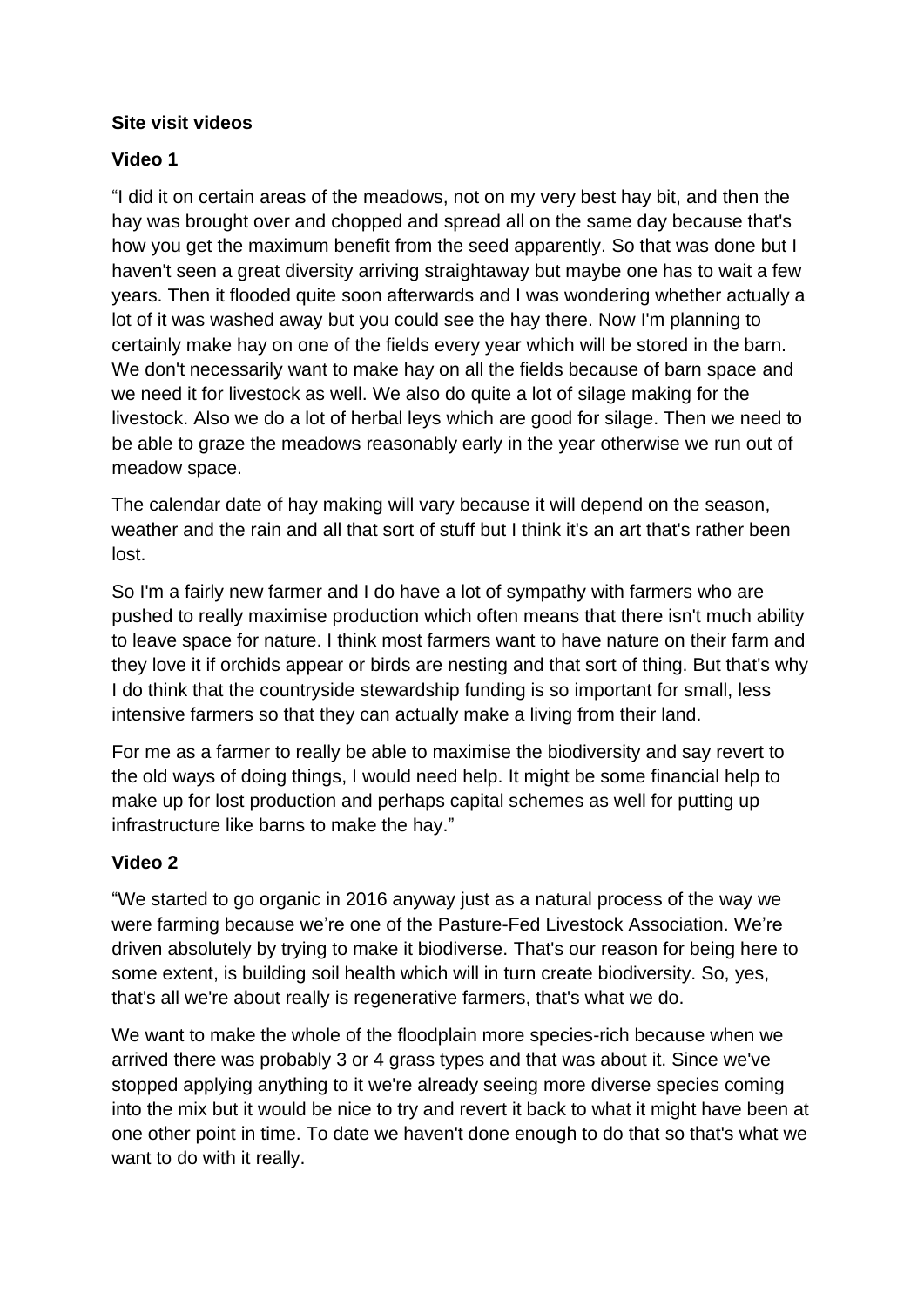I think it works perfectly with our farming model. We're low input anyway. Our only real cost is the hay making cost actually, making forage for the winter. So if we can do that and help bring back those meadows to what they might have been then it works perfectly within our system. We'd then graze it afterwards. It floods November onwards anyway, so we could never get on it. It works perfectly for us actually.

We don't have any of our own equipment because we don't have enough to make it worthwhile so I use a contractor and we just book him in and he comes in and does it when he thinks the time is ready.

Restoration of the meadows in an Agri-environment scheme makes far more sense than us just to try and launch to do it ourselves. I mean, we don't have to do a lot more but there are fields that are far more inaccessible for big contractors which means for us to do it ourselves it's a much more manual enterprise and that's much more expensive. Until we get better forage off those fields it's not really economical to do it right now. In 3 or 4 years' time it probably would be. But right now it's probably not. We've got far easier alternative fields to cut.

An Agri-environment scheme really would allow us to take hay off those fields where otherwise we couldn't make a financial argument stack up really without some sort of payment I don't think, because we have far cheaper alternative fields to cut is the reality of it.

Given how much we've lost in terms of certainly meadow and all the rest of it, the only way we're going to get it back is more income, more money. There's no other way. We can do tiny pockets, but it has to happen at landscape level and that needs money."

## **Video 3**

"Today I'm here visiting Swampy meadow in Northeast Staffordshire. I'm here to meet Graham Prince the farmer. I'm going to have a look at his meadow and see what he's been up to.

Graham: I decided to restore this meadow because it's on the side of the River Dove in the Dove Valley and it's a very good area for butterflies and I wanted to try and encourage them more to breed here really and the same with the birds. It's a very good area for birds and animals. It's just a case of trying to enhance what was here and give them more chance to survive really.

Swampy meadow gets its name because it's adjacent to this fantastic fen meadow that's dominated by meadowsweet but it has other species here. We're next to the River Dove so you get these kind of wetter habitats that then transition into the drier hay meadow.

Graham: I started to restore this meadow by introducing some seeds to begin with, but mainly by hay making it so managing it in a way that was spreading the existing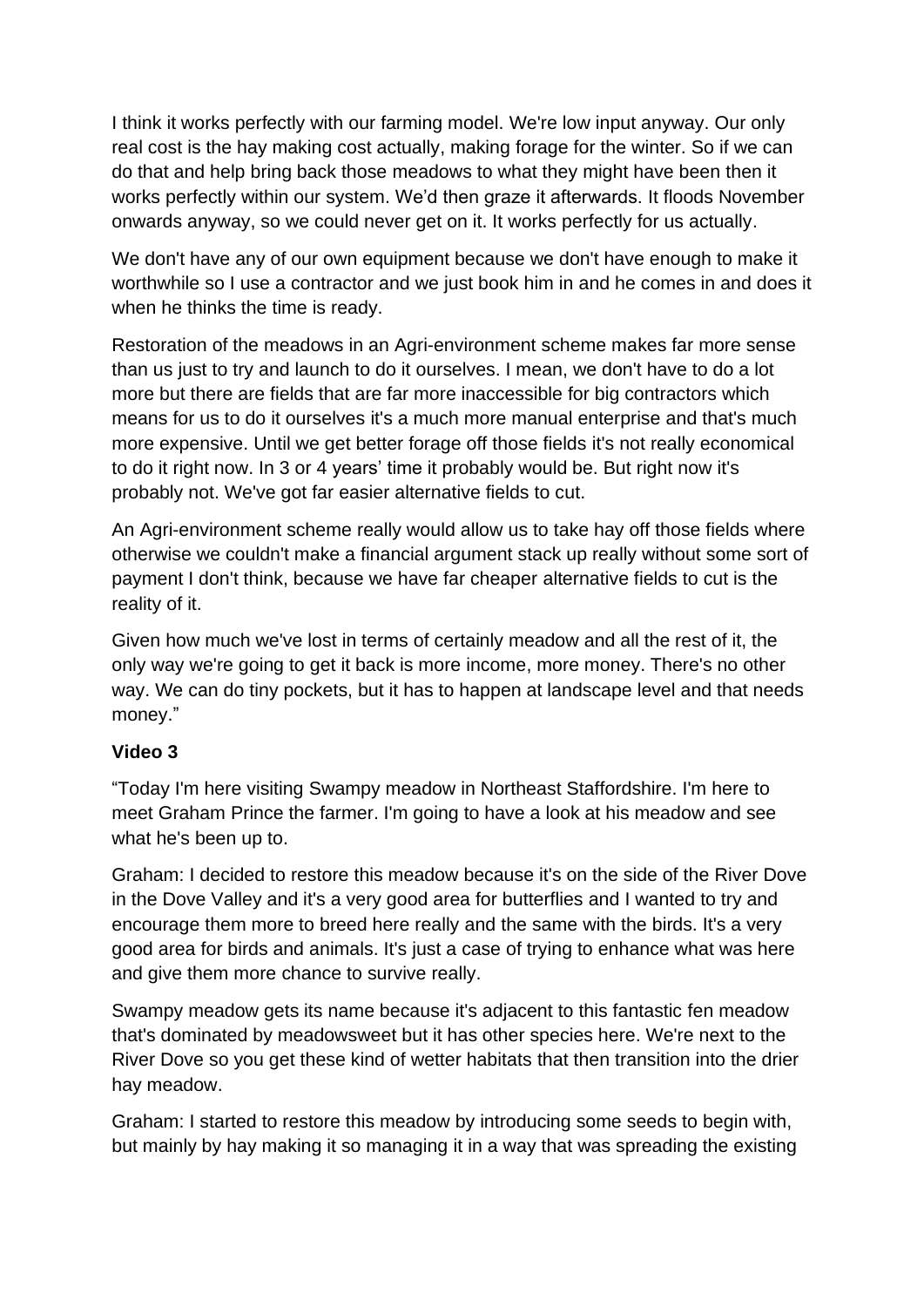wildflower seeds that were here already. I'm also hoping to introduce green hay in the future to introduce more variety of wildflowers here.

The meadow was restored in 2018 with a small amount of hay rattle, and now what's happened 3 years on since introducing that hay rattle is it has started to spread quite nicely in the field and we're getting some additional species spreading across the field.

Graham: More monitoring would be useful really of the water table both in the winter when it's been virtually flooded and in the summer when it turns into a hay meadow. Different variety of plants can thrive in both situations and that's where the dip wells come in. We can monitor the information we've got from the dip wells to understand how the field is changing from year to year.

The thing I like most about this meadow is the fact that there's flowers right from the spring through the summer to the autumn. There's the lady's smock for the orangetip butterflies in the spring, a lot of it and then you've got your rattle and knapweed, meadowsweet that comes through and it makes very nice quality hay.

The biggest challenge about this project is that this particular field is a very small part of a bigger project that we've got down here. We've got 40-odd acres down here that we're trying to restore into wetland habitat, as well as wildflower meadows. We're trying to create scrapes for waders and the planning permission and all the research that has had to be done, the monitoring and the funding that we've needed has been quite immense.

The Agri-environmental scheme has helped a lot. I'm a member of the White Peak Farmers Facilitation Group. I've been struggling to get into a higher tier for several years and not been able to do it until I joined the group. We've been able to join the scheme now, the higher tier. A key message to the government would be to make it easier for people to rewild an area without having to go through planning permissions and red tapes. It's a nightmare really and the expense of applying for planning permission and all the hoops you have to jump through. I'd say get all your research done and your funding in place because without it it is just too much of a job, too big. You need to know what you're doing before you start and what you can do before you start. Get all your research in place. Don't give up, keep going and get advice because without it you don't know what you're going to come up against."

## **Video 4**

"I decided to restore this meadow because of it's close proximity to North Meadow. It's actually adjacent to it and it had the potential to be restored. We went about this by initially taking soil samples and looking at the hydrology, the pH and then whether the seed was available. Then we looked at the land which had been sprayed for many years by the tenant farmer and it was basically a monoculture. So we went about cutting it short and then glyphosating the whole area and then harrowing.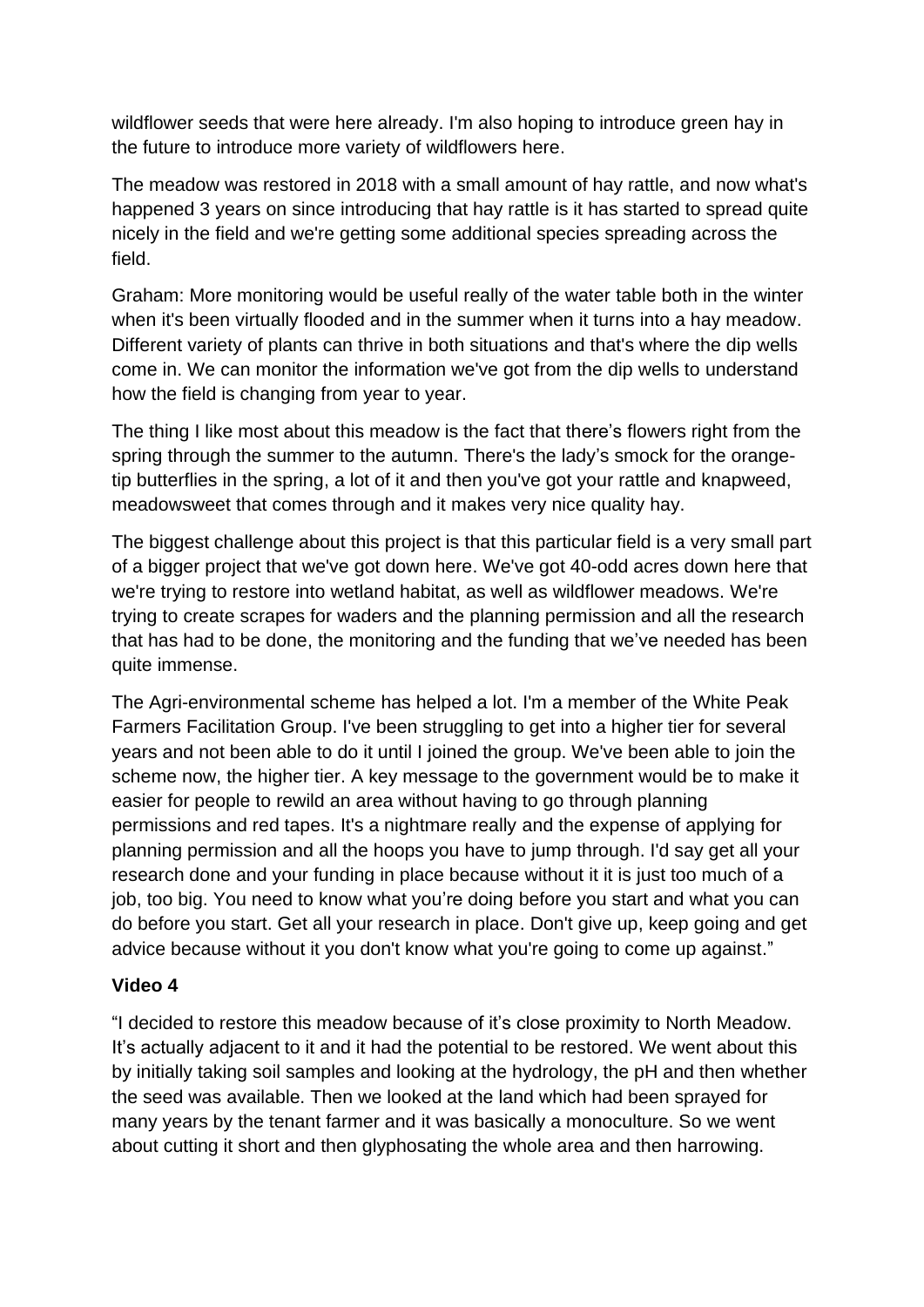It was not too difficult, just deciding on doing that and getting the right funding was the key to the go ahead and obviously getting the landowners permission to do it. The biggest challenge was actually getting the seed, preparing it and getting the correct method and spread onto this area.

So one of the main indicator species particularly good to have in the restoration site is this Sanguisorba. It's looking quite good, not much of it.

What I enjoy most about it now is the profusion of the similar species that are doing really well to North Meadow and also that it has got a reasonably well established snake's-head fritillary.

If you look here this is the developing seed pod of fritillary meleagris. These were hand harvested in April from North Meadow with several volunteers, then I cleaned it and stored it in a cool temperature with plenty of air circulating around it. After we had sown the main seed in here, I hand sowed by sectioning it off into areas and weighing out the grams of fritillary seed and hand sowed this. So it's a real success. This year there were about 200 fritillary flowers that we could see. The first flower came up 5 years after sowing. So absolutely fantastic to see more and more spreading out from that one first initial seed. It's a success story. It's been 10 years since the initial surveys, the 2<sup>nd</sup> year after the seed wasn't brilliant and then during the year we've put some more seed on here and from then it has been a real success.

The message I'd give to other people is do your research really well. Get all the ground study details in place, do your Ph studies and don't expect this to be an overnight success.

We really need to look at these areas, there's just not very many of them anymore. They are absolutely vital not only for the wildlife that they bring, the interest to people that the carbon storage provides.

Emma: There is one more but I'm not sure it's loading. I think maybe we'll try and play a little bit later on, if that's ok. I hope enough of you were able to see those videos to make it worthwhile playing. They are a lovely set of films and there is another equally lovely one from Long Mead that we will also try and play a little bit later on. So I do apologise about that. That's your inexperience of not having run an online conference before. A lesson learned for me. So in that case, we've got a chance for some questions, shall we try and do that instead. If you have a question about any of the site visits I can't guarantee that the farmers or the people in the videos will be able to answer them but I might be able to help and we can feed back questions or any comments. Is that useful for those people that could see them? If not I suggest we take a five minute break and reconvene at quarter to for our Floodplain Meadows Question Time. Rose Dale who was one of the speakers in the first video has said she's since got funding for wetland restoration so that's exciting. We'll definitely keep an eye on that with Rose and support her where we can. I have another question, it's Catriona who would be in the final video that we haven't been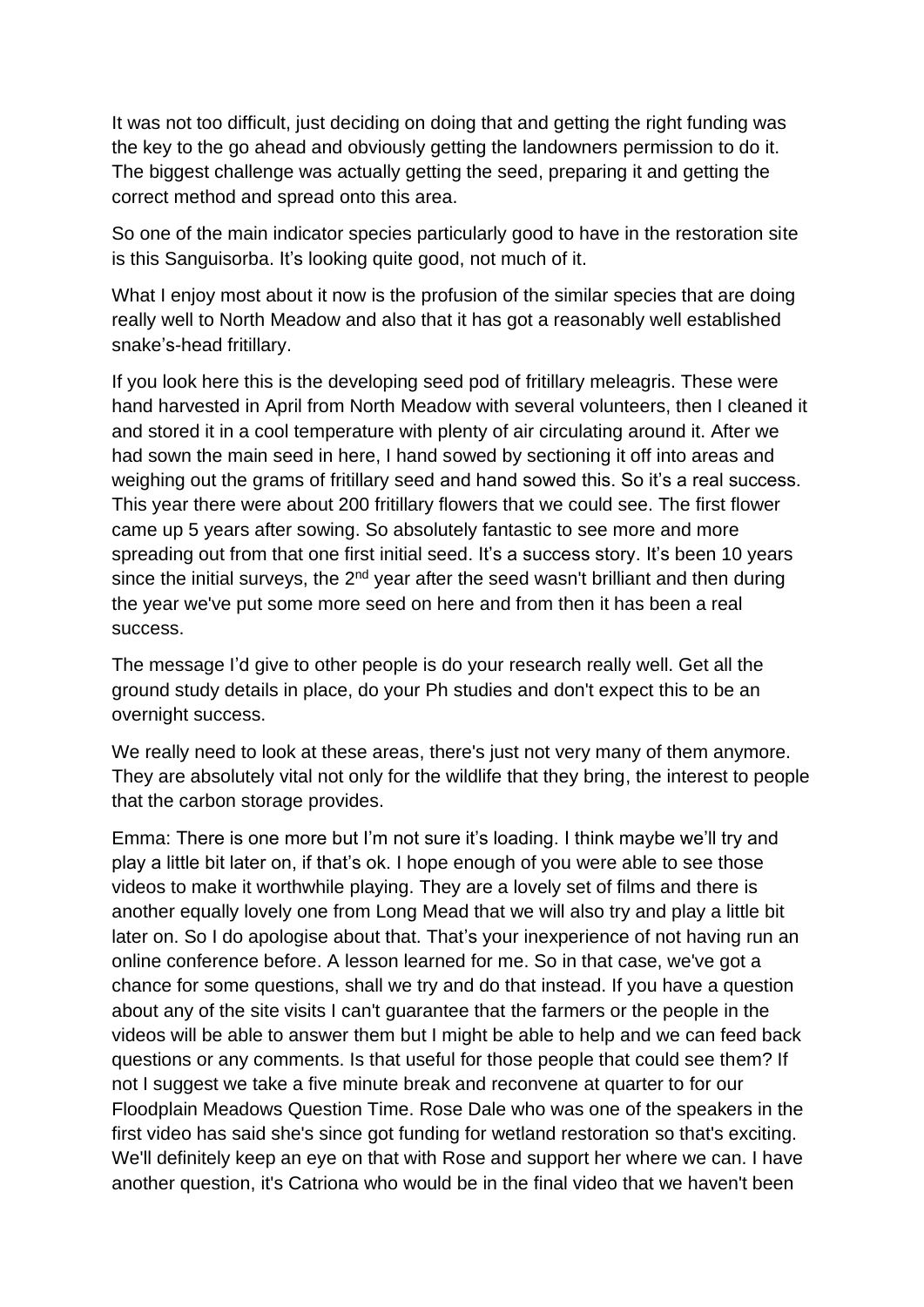able to play yet. We can't hear you. Sorry Catriona. I haven't played your video and we can't answer your question either. Why don't we give ourselves a 5 minute break and reconvene at 5.45 when we'll see if we can get the video running again and then we'll do our Floodplain Meadows Question Time session. Thank you all for your forbearance and I apologise for the technical glitches, let's hope it gets better. Thank you.

Emma: Hi, everybody. I hope you've all come back again. We're going to try and run the final video one more time and I've also made Catriona a presenter so I'm hoping that she can now ask her question. Shall we try that again?

Catriona: So my question was - Are all the meadows in the videos that we saw are they all grazed afterwards with cattle or with sheep? I lost the sound with the North Meadow? Was that hand gathered seed from North Meadow that was resown? I just missed that bit.

Emma: The North Meadow question I can answer. The seed that was sown originally was green hay and commercial seed, they had a couple of goes at it. So it ended up being a mix. But the fritillary seed was hand collected and then hand sown. So they did throw quite a few different methods at that site and it had a very shaky start, it got massively flooded in the first year and then they had another go putting some more seed on that was brush harvested that time. There's a case study about it on our website actually which gives you a little bit more information. As Anita said it's taken 10 years and now it's looking really good. But it has taken that long to look that good. So you have to be patient. The other question about cutting and grazing, a couple of the sites are still in the development phase of working out how they're going to manage them. The other 2 sites, I don't know White Peak. Ann Cantrell is here, she might be able to answer that and Priors Ham, the site next to North Meadow is cut and grazed. Rose has answered in the chat. She is on the line. Thank you Rose. She says hers is cut and grazed after, but she's very early stages. Tim Thompson from Hampton Gay, he's just starting to experiment with cutting in one of his fields and one of his pasture is grazed only. So they're all different. So shall we have a go at running that video now and if it doesn't work we'll just move on to Question Time. Thank you.

## **Video 5**

"I'm here today to look at some restoration that's been done adjacent to Long Mead which is an ancient meadow in Oxfordshire. We're going to meet Catriona Bass who is co-owner of Long Mead who is going to tell us a bit more about what she's done.

Catriona: So we inherited this amazing 1000 year old ancient floodplain hay meadow. Our predecessors had had a dispute with the neighbour because one winter the cowmen were driving across the meadow and destroyed this area, a strip round the track. So they were required to reseed it and they reseeded it with rye grass. We bought this 20 years ago and for the last 20 years we've had this strip of rye grass that's grown tall and has no diversity at all. So last year 2020 we decided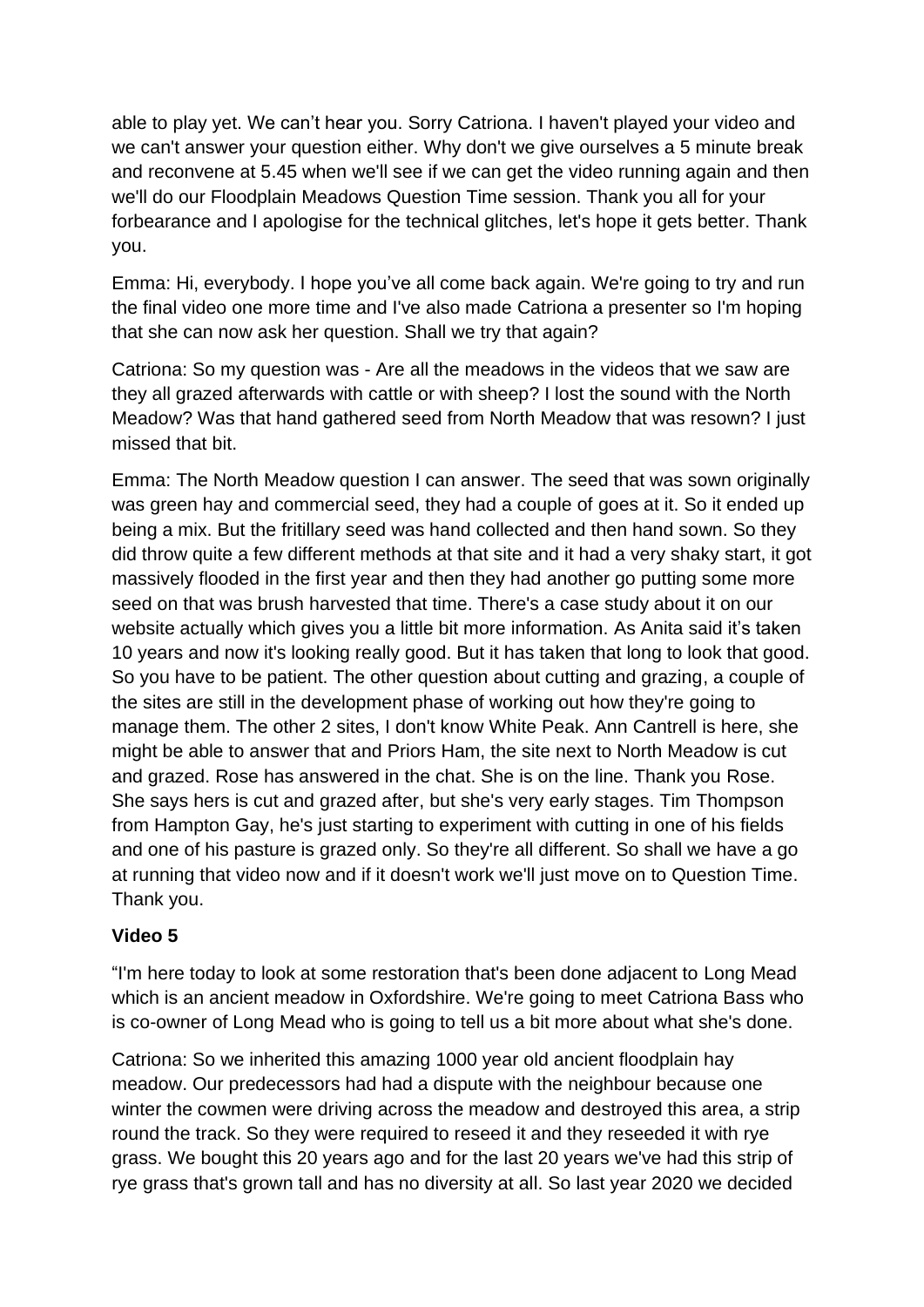to use some green hay from the meadow to try and restore its diversity. In order to restore it first of all we cut the hay very short, as short as we could, shorter than we would normally do a hay cut just to make sure that it was easier to rough it up basically. We roughed it up by harrowing it. We harrowed it 100%. Normally you need to do about up to 50% but because there was nothing interesting here at all, we thought we would go the whole hog. So we harrowed it. Then we took green hay from the meadow behind me which is very species-rich. We've got over 150 different species in our meadow. We cut it with a forage harvester which chops up the grass very small and importantly captures the seed. So in the normal haymaking process you cut it and then you let the hay lie on the meadow and the seed drops out. This keeps the seed in, puts it into a forage harvester and then we take it from the forage harvester and put in the muck spreader. So what you usually use for spreading manure on fields and blow out the chopped up hay with the seed in onto this strip here. Then we roll it to make sure the seed makes a good contact with the soil. So that was last August. Then the cattle came on and grazed it and their hooves help also to tread in the seed. Then this March we topped it. So the really critical element is the yellow rattle which you can see here behind me. It's grown fantastically well. In the first year that's really what we want to see. We're not expecting a great diversity of other flowers, but the yellow rattle is critical. So we just topped the grass to give the yellow rattle a head start before it starts growing. Obviously you don't want to cut its heads off because it's the only annual in the meadow.

This is the yellow rattle. This is the absolute key ingredient in making meadows. It's the only annual in the meadow and it's semi parasitic on the grasses. So it will reduce the vigour of the grasses. If you look here the grass still is very high. Once this really gets in there it will bring down the height of the grasses so that the perennial flowers can grow and flourish. So we're delighted that we've got so much rattle in our first year sometimes it doesn't take at all. So all of this business is a bit of a gamble. But hopefully on this one we're on the right side of it.

My key piece of advice is if one plants a tree, for example, if you're planting a pear tree, the saying is 'plant a pear for your heirs' and I think one has to think of the same thing about a meadow. In fact, I think that if you think of it like a child that is sort of snotty and horrible for a very long time and then grows into something beautiful. So this is not very beautiful what we've got at the moment. So this is my snotty child and I'm hoping that in 10 years it'll be a bit more interesting. In 20 years, it will flower into this amazing adult meadow. But actually the science says that it's 150 years so it really is for your heirs and that's what you need to be focusing on.

So my key message to government is if we're serious about creating nature recovery networks of meadows or other kinds of land, the landowners and farmers need to be at the table from the start in a level playing field as part of the network. Otherwise we might as well all go home.

Emma: That was lovely and I'm so glad we got to see the final video. What I'll do is I'll put them up on our YouTube channel tonight or tomorrow morning and they'll be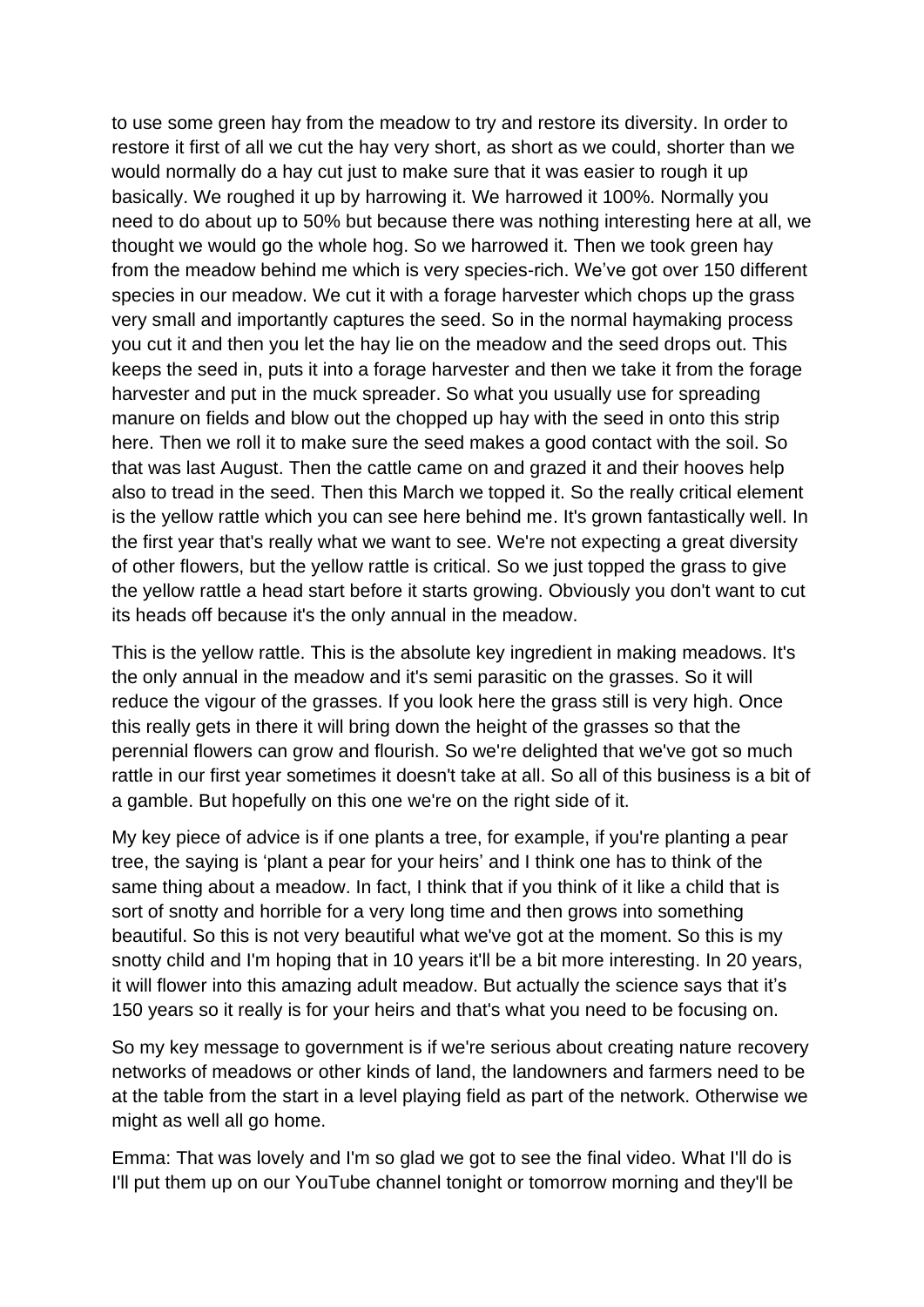available for you to watch from about lunchtime tomorrow. So hopefully you'll be able to catch up with them. Thank you very much for your forbearance with the technology.

# **Floodplain Meadow Question Time**

So I'm going to move us straight on in that case to our Floodplain Meadows Question Time. Think Gardeners Question Time, but perhaps not being broadcast on Radio 4 and that's what we are going to try and aim for. At your registration we invited people to submit questions in advance and we have some questions in advance for this session. We'll start with those but if you have a question you'd like to ask as well we'll try and fit others in and please put them in the chat as we go along or at the end. If we invite more questions put your hands up and hopefully we can unmute you. Once we get started I will invite those who submitted a question to put their virtual hands up so Babette and Amy can unmute you to ask your questions, then we'll move on to the next one. I hope that's clear.

But first before we begin let's meet the panel. Panel can I please ask you to introduce yourselves to the conference starting with Andy.

Andy: Hi. My name's Andy Rumming, I farm with my family near Cricklade. We've got about 300 cattle, 90 suckler cows and basically we feed a lot of them on floodplain meadow species-rich hay all winter. Then we retail meat, and then we retail leather, and we use the whole floodplain meadow as a driver for those sales. So we make lots of hay. We also make a lot of hay on North Meadow, which I think you've seen quite a lot about already.

Matt: I'm Matt Johnson from the Wildlife Trust working in Northamptonshire where we've got a number of floodplain meadow nature reserves and I also work with various landowners doing restoration projects of various size, shape and success, and I also sit on the Floodplain Meadow Partnerships doing good for the Wildlife Trusts.

Clare: Hi everyone I'm Clare Hill from FAI farms. We are slightly behind Andy in the fact that we do a similar thing, grazing cattle and sheep on floodplains as aftermath grazing, but also using the hay for two purposes. One is to feed the cattle through outwintering, so to provide feed, but also with the purpose of helping to spread that seed and reseed some other areas of the farm, which so far seems to be working quite well, although anecdotal only really at the moment. We are 1200 acres of which about 50% of the farm goes underwater for a large majority of the winter these days. We have an interesting bit in that we manage two sides of the river, one which is managed as a triple SI and one that was arable up until about 18 years ago when we put it back into grazing but haven't given it such the amount of care maybe over the years but we're starting to do more. We've done some restoration and various other things.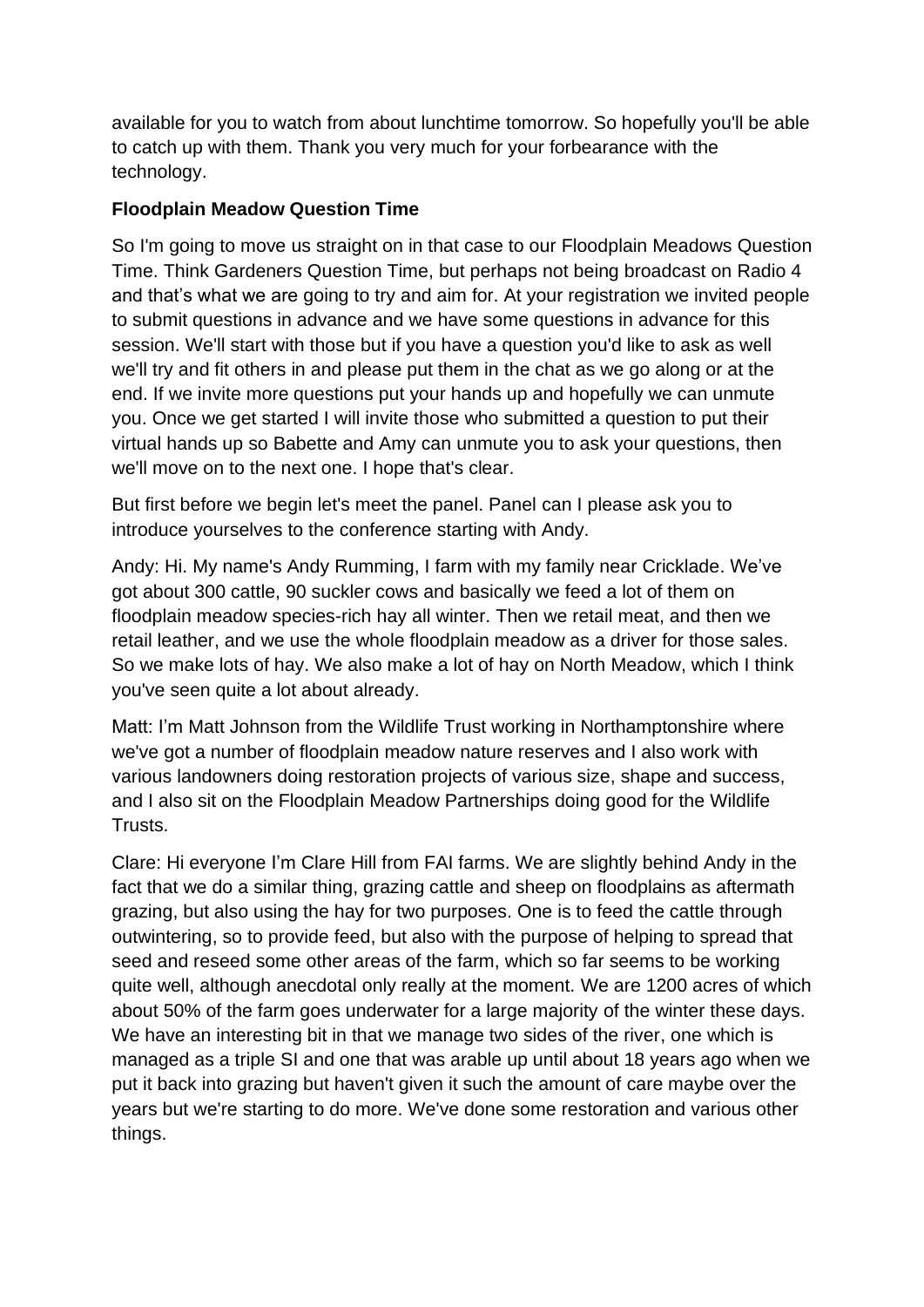David: Hi there. I'm David Gowing, an academic at The Open University. I'm currently Director of the Floodplain Meadows Partnership. I'm a botanist by training and have been undertaking research on floodplain meadows for the past 30 years.

Emma: Thank you. So I'm going to invite our first question to be asked and that comes from Tracy Docherty.

Tracy: Is there going to be a code like there is for woodland and for peatlands for conservation of floodplain meadows going forward for carbon.

Emma: Will there be a carbon code created for floodplain meadows as per peat and trees?

Matt: I don't know if there will be one, I think various partners from the Steering Group are very keen that there is one. The Floodplain Meadows Partnership is as well. It is something we'll probably be pushing for slightly longer term with elms and COP being the main priorities at the moment and I imagine David has probably got a lot of insight into what data has been collected so far that could be inputted into that and what still needs to be factored.

Tracy: The reason why I'm quite interested in this is that as it may be mentioned or referred to later in the conference, I nearly lost 2.8 acres of relic floodplain meadow to tree planting and obviously this is my fear that while everybody's got these codes just for woodland and peatland, we're actually going to lose some critical habitat in floodplain meadows. So I think it's really important that we get grassland code.

Andy: We've just had some work done by Rothamsted looking at various fields and our floodplain meadow came out at 17% organic matter or soil carbon which stuck out like a sore thumb with the rest of their data they had. So it's really important, but we still need to get some agreement on how you take those measurements. So what depth you're taking them to, what system you're using and we've got to get more farmers to do things like the carbon cutting toolkit and then you can get lots of data.

Clare: I've got nothing to add other than what the other speakers have said on that one.

David: Just to say that it's a good point and we are lobbying for a code for grasslands. The Plantlife charity are also anxious that grasslands shouldn't be omitted. As Andy says we know floodplain meadows are very rich in carbon, they can have a very high percentage in their topsoil. But even more critical is that they have carbon at depth. So there have been some studies in the States showing them to be quite rich in carbon to 2 or 3m below the surface because the alluvial soils are fairly unique in the way they've built up over time. So I sympathise with your concern Tracy that we probably shouldn't be planting trees on that sort of soil and so we need some official way of recognising it. I don't think there is one at the moment but we're hopeful that it will come.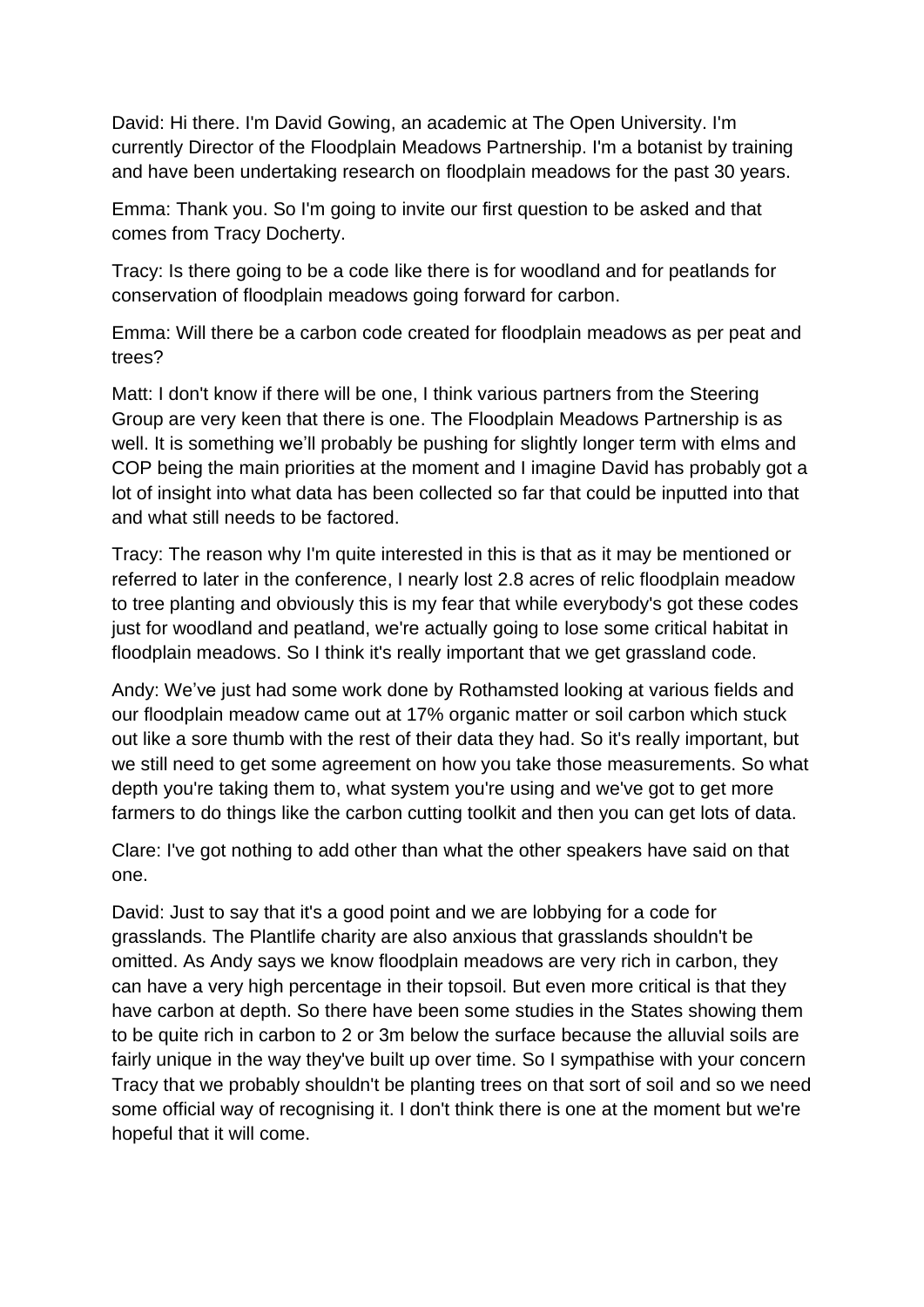Tracy: Thanks everybody. It's kind of what I expected. I really do support you and I really do think we need something to help us conserve in our roles.

Emma: Thank you Tracy and I'll just add to that. There's a whole morning session tomorrow on soil and carbon and we're going to be presenting some of our early findings from our Year 1 of Ecover project which is very exciting where we've been recording soil carbon in meadows. Jenny Phelps is talking on Thursday evening about a farm and soil carbon code that is being developed by a wide range of partners. So there are people throughout the conference who will be looking at this, but as yet there is no answer to your question I don't think, but I think a lot of people want the answer.

Debbie: I'm asking about the best way of grazing meadows to keep the species or to enhance them? Whether we should be hay making and aftermath grazing, or mob grazing or set stocking. I have some species-rich meadows. In 2018 when we had the drought I did a bit of mob grazing because we were short of grazing and I could definitely see a difference the next year where I'd mob grazed versus hay cut and I didn't know whether that was good or bad. So over to you.

Emma: That's a great question Debbie and it's really pertinent, it's a question that there's a lot of discussion about at the moment. I'm going to invite David to speak first on this one.

David: There's a lot in that question. Certainly aftermath grazing is beneficial and the important thing is to get the grass grazed quite low by the end of autumn when the stock are removed to avoid dead plant material thatch building up on the surface and inhibiting the smaller herbs. So having a thorough grazing, I don't think it matters dreadfully which type of grazing animal you use. Alison Mcdonald who was with us earlier has done some detailed research on this and suggested that cattle perhaps gave the highest plant diversity. But sheep were also very effective and gave a high diversity than not grazing. Your question was also encompassing whether grazing in place of the hay cut might work. For the floodplain meadow community it's not tolerant of spring grazing, so many of the species would disappear if there was regular spring grazing. So holding off until after the 1<sup>st</sup> July with the grazing is beneficial. Probably having a mixture of cut in some years and grazing in others is fine. It depends on the local circumstances that if your meadow is perhaps over fertile and you're trying to bring down the nutrient availability, perhaps it's receiving a lot from sediment, then cutting does have an advantage over grazing. But if that's not the issue and the nutrient availability is fine, the herb grass mix is where you want it, then whether you cut or whether your graze probably isn't as important.

Andy: Some of it's about practicalities. What tools do you have in your toolbox? If you have someone with the stock or your own stock, and they're available to move to where you want to, great. If you've got your own haymaking equipment, great. But it's working out what tools you've practically got that you can get in place at the right time. With us we are haymaking and aftermath grazing and that is great. We also try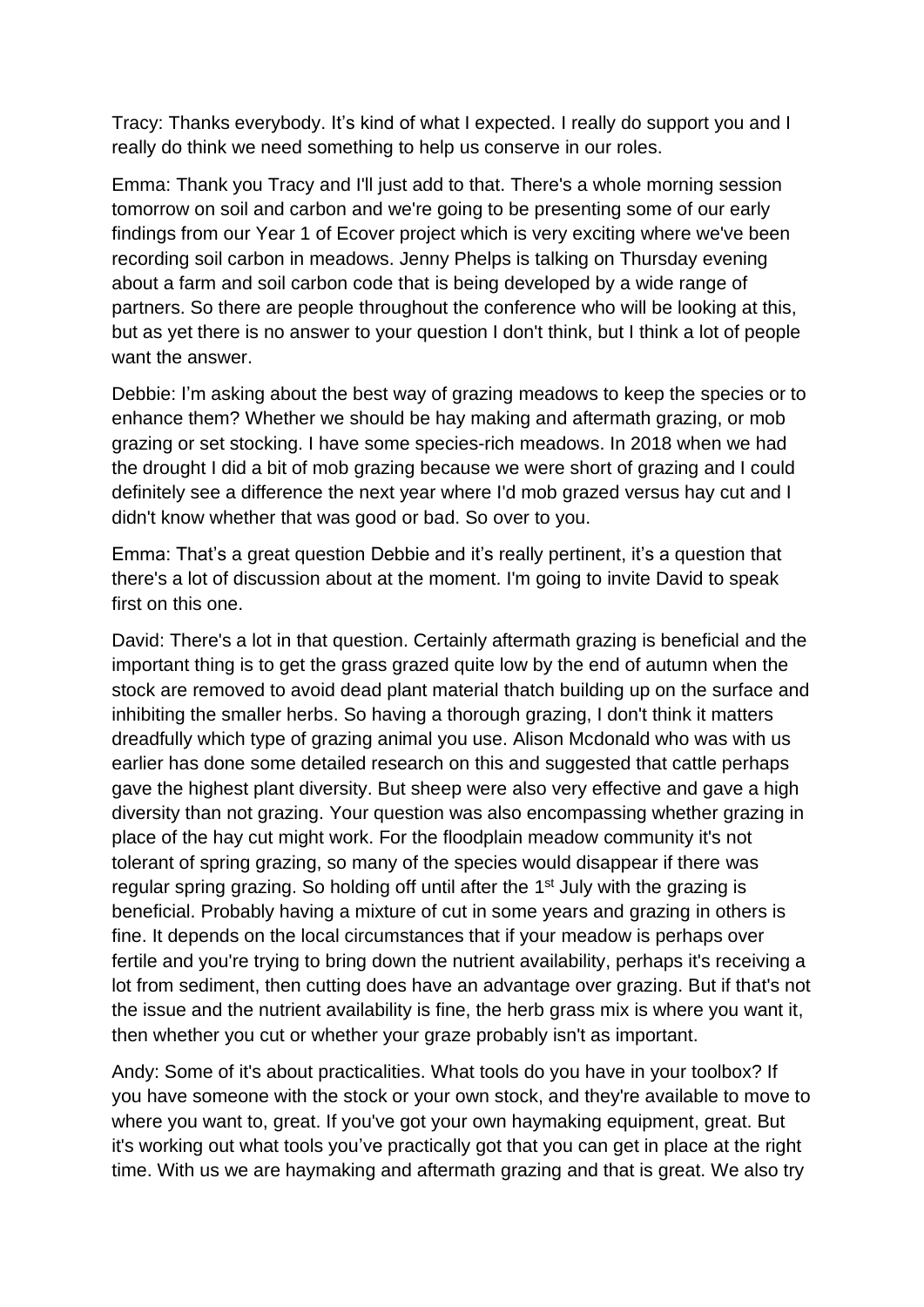and do the haymaking as early as people will allow us, because that generally gets us a better weather window and it gets us a better hay product that is more valuable. Trying to get animals to graze stuff that hasn't been cut in August, you normally see an animal performance drop off, so they're not going to gain much weight. So therefore it's much better to cut it early as hay and then aftermath graze something that's quite green in September, but some of it comes down to practicalities and trying to have a plan and having a plan B as well.

Emma: Clare do you want to add to that? You're probably having this debate yourselves aren't you?

Clare: Definitely. So we do a mixture of both, but partly the practicality thing really comes into it. For us it's a lot of area of hay meadow and we end up with just too much hay that we can manage and not enough grazing. So we do end up grazing some of it. I'd got myself really strung out about the hay cutting dates and thinking it is too late and it really impacts on the quality of our hay and it kind of does with my old paradigm of thinking about quality when I was just focused on the traditional conventional measures of hay quality. But now I think about nutrient density and species diversity and I see the positive impact that the hay is having when we use it to feed our outwintered animals and we don't have proof of this but anecdotally, they eat less. So it's almost like because it's more nutritious as in it's serving them minerals and loads of other kinds of micronutrient dietary requirements, it's almost like they don't need to eat as much. So we use less of it which is interesting and the animals still gain and maintain condition just like we need them to. We're talking sucklers, just to be clear on that, because I think Debbie might be in the dairy game. So to be clear that's what we're talking about is suckler cows. But we can't make hay out of all of it so we do graze some, but we do try and graze it as late as possible because where we do graze it earlier then it does impact on some of the species. But equally, we can't graze all of it late because otherwise we've got no spring grass. So what we try and do is just rotate it round. So we don't graze the same fields in the spring all the time and we try and graze as late as possible. The reason for hay cutting versus grazing in the main would be as in Andy's point about the fact that you'd just have too much material of not so great quality. Although in the new world of grazing and to respond to that question of mob grazing, set stocking or what's the best, we traditionally would have always aftermath grazed on set stocking with sheep. Just because the practicality of the location meant that sheep were the easiest thing to get round there. But we don't have sheep anymore. We've just got cattle. So we're now grazing on cattle. In the last few years we have actually mob grazed it afterwards as well. I don't think we've got the data yet to know whether there's been a difference. Certainly we like doing it like that for all the reasons that we now like mob grazing. It's a longer rest period for some areas, it also means that it kind of ekes the grass out, particularly with sheep, they're not doing so much selective grazing. So I would like to think that mob grazing the aftermath will have a positive impact versus set stocking. I think that's what I feel about it. We would like to experiment with some mob grazing instead of hay cutting because of course the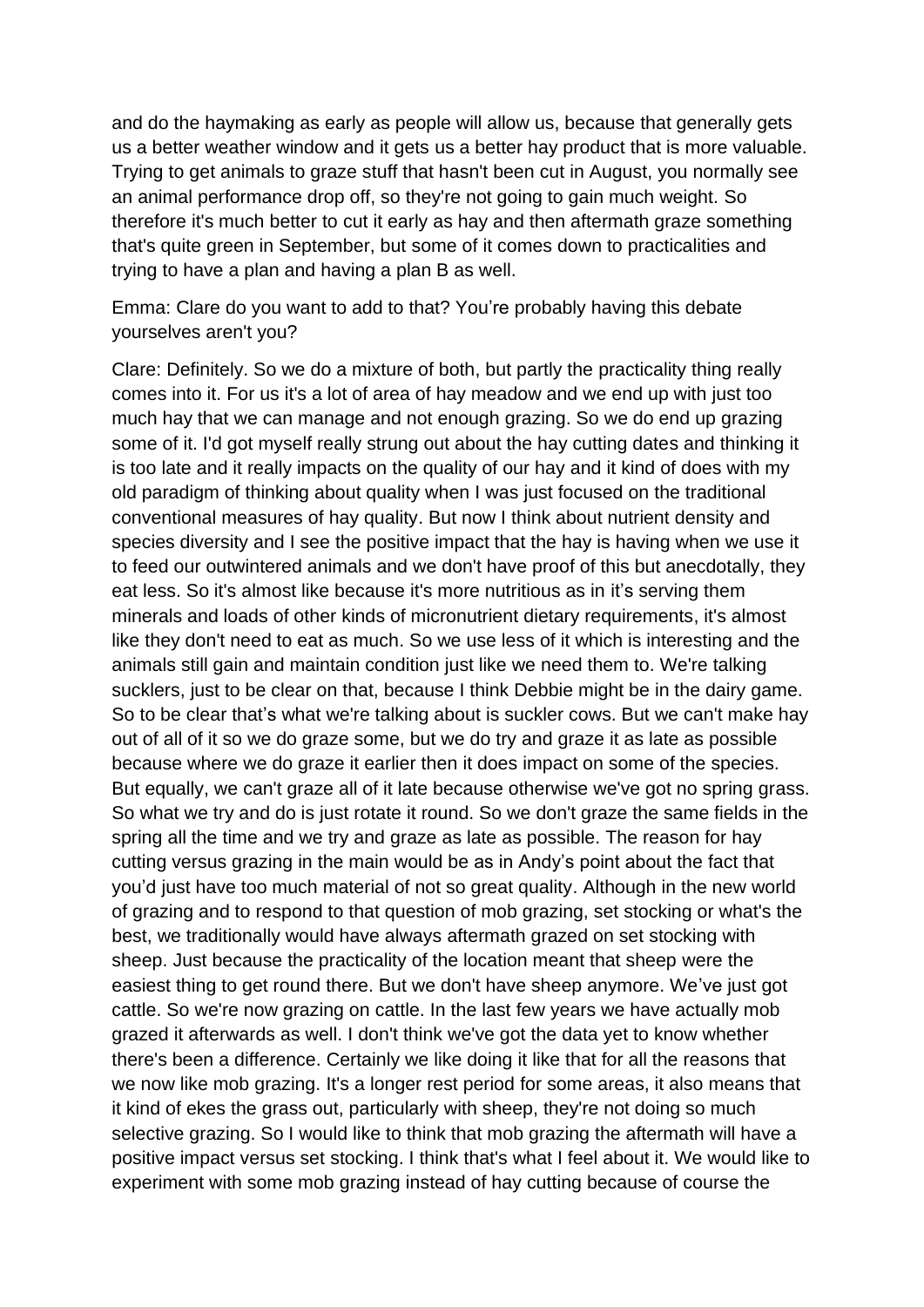whole hay cutting process is fossil fuel using, so if we could be grazing instead of hay cutting then that's good for all of us. But I think it would be making sure that we were good with our timing on when that would happen. So not too much long stemmed material but late enough that we're not affecting the species. Almost each season and each year is different on deciding when to do that. We've definitely not perfected it, but we're thinking a lot more about it now.

I think the biggest change for us has been, and as a market opportunity, the interest in the hay from the area, there's almost quite a really good demand from all sorts of people wanting to buy faeces-rich hay from horse feed to dairy farmers. We sell it to everyone. So as an opportunity, as a product, a hay cut is quite a good thing and we no longer store our bales anymore, we put them straight out in the field so we don't have storage costs. So that's been another thing we've changed, not linked necessarily to it being hay meadow hay, we owe it all to floodplain meadow hay but just the way that we run it now we just put the bales straight out at haymaking time. We take them straight up to the field they outwinter on. So we've cut a really big handling and storage cost out of our business as well. So that's been another benefit just with this reframing the way we think about it, I think, which has been an interesting angle for me.

Emma: That's very comprehensive Clare. Thank you very much. Have you got anything to add to that Matt?

Matt: Probably just to agree, for us a lot of it is down to the practicalities. It really comes down to can we get hay kit on or do we have stock nearby etc. We manage our meadows in a whole variety of ways. The ones where we've consistently managed to get hay cut followed by aftermath grazing are the ones that are looking the best. We've have got two meadows side by side, one we hay cut and aftermath graze with sheep and the one next to it because of the wet flushes we only cattle graze. The hay cut one has much more abundance of wildflowers whereas the grazed one has more diversity, but also areas of quite dense rush and sedges as well. So it really makes a difference. We've worked on a restoration project as well where they've only been able to hay cut because they can't have stock on site. That has been slow but we have started to see progress in recent years and really just a lot of it comes down to just getting some management on site is always better than missing out on a year.

Emma: Excuse the pun but it is horses for courses to a certain extent isn't it, you do what you can. The general approach that we take is that a hay cut in a floodplain is important to balance those nutrients but it does depend on your ability to do that and the machinery that you've got and the weather in any one year. Does that help Debbie?

Debbie: Yes that's very interesting. Thank you. Just to add that when we did the mob grazing it was at the same time as hay cutting so it was middle of July and half the field was cut for hay and then left the other half and I mob grazed it because I didn't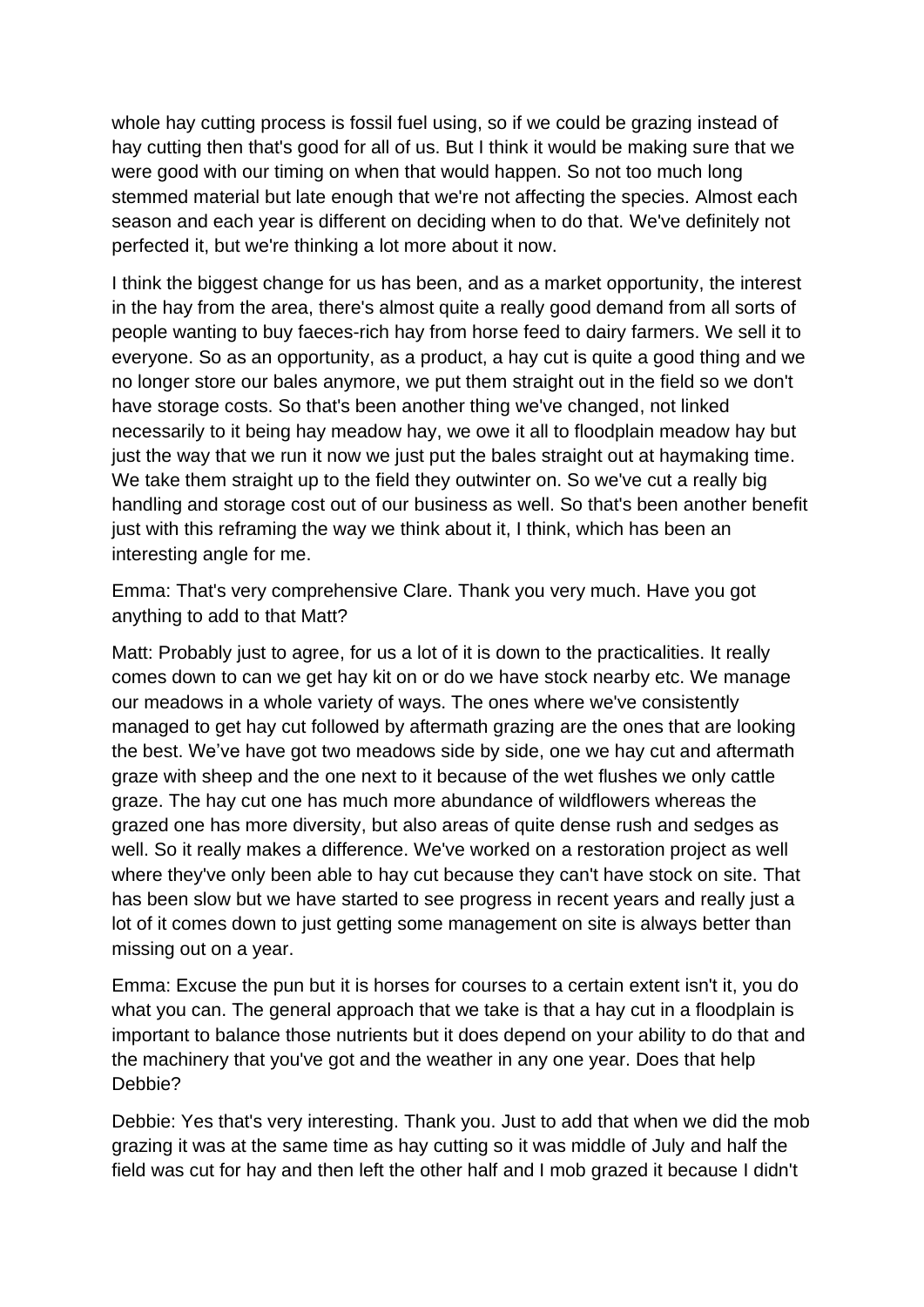have anything to feed them, rather than bring them hay out, they ate it rather than me making it if you see what I mean. But it was really interesting that a year later I could see the dividing line and it looked very different. I just wondered whether if I carried on mob grazing whether I would change the species mix and whether that would be good or bad. But yes thank you it was very interesting.

Emma: When I next come and visit your fields we can have a look if you want, it would be interesting to see. It's a really big topic of discussion at the moment and we're looking into whether we can investigate it more from an evidence-based perspective, but we haven't got anywhere with that yet.

Damon: Hi thanks everyone. It's been really great to listen to this. It's slightly covered my question, I think there's going to be a lot of stuff about it and it's interesting to know that other people are obviously struggling with the same thing. So I work down on the Somerset levels and we've got big areas of peat. There's a lot of drive for restoration of peat. So my question is really based around that, and how do we best balance the need to build resilience within the floodplains that reduce our carbon emissions by restoration of peatlands with the need to maintain and conserve the traditional farmed and late hay cut meadows? Just to follow up on that, we are looking at opportunities, there's 10s of 1000s of hectares of peat with pretty high carbon emissions here, and some of which has got some really great species-rich hay meadow on it. It might not be entirely possible to restore blocks without losing some of that value and whether we can muck spread and we can move these habitats to towards the edges of the floodplains or on slightly higher ground. But it would just be interesting to hear what the panel feel about balancing those needs.

Matt: A tricky question, I think it comes back towards what we've discussed here about there's right tree, right place, and there's right habitat in the right place, and having a diversity of pure peatland, grassland, meadows etc within a wetland is really important. So all having carbon sequestration benefits, and hopefully things like nature recovery network mapping and the Environment Bill and the like will really help people plan out where each habitat can go. I think there's some talks later in the conference that are looking at historical maps and that can really give an idea of where you can restore certain habitats and where you can't and then working from that stage outwards.

Andy: I think it's going to get really interesting. So first of all having a real plan of what you want to do for different objectives is really good. So one is can you practically deliver those objectives? So again it's about have you got the tools in the toolbox? I think that's going to get really interesting with the subsidy system massively, massively changing. We've already started now, so I think there's going to be less farmers out there who can potentially provide services to third parties to manage floodplain meadows, ie, there's going to be less stock around. So you've got to kind of work that in. The carbon sequestration side, again we've got carbon markets really now firing up. So everybody wants to buy my carbon and there's really shocking schemes out there. So I think we might see people thinking that peatland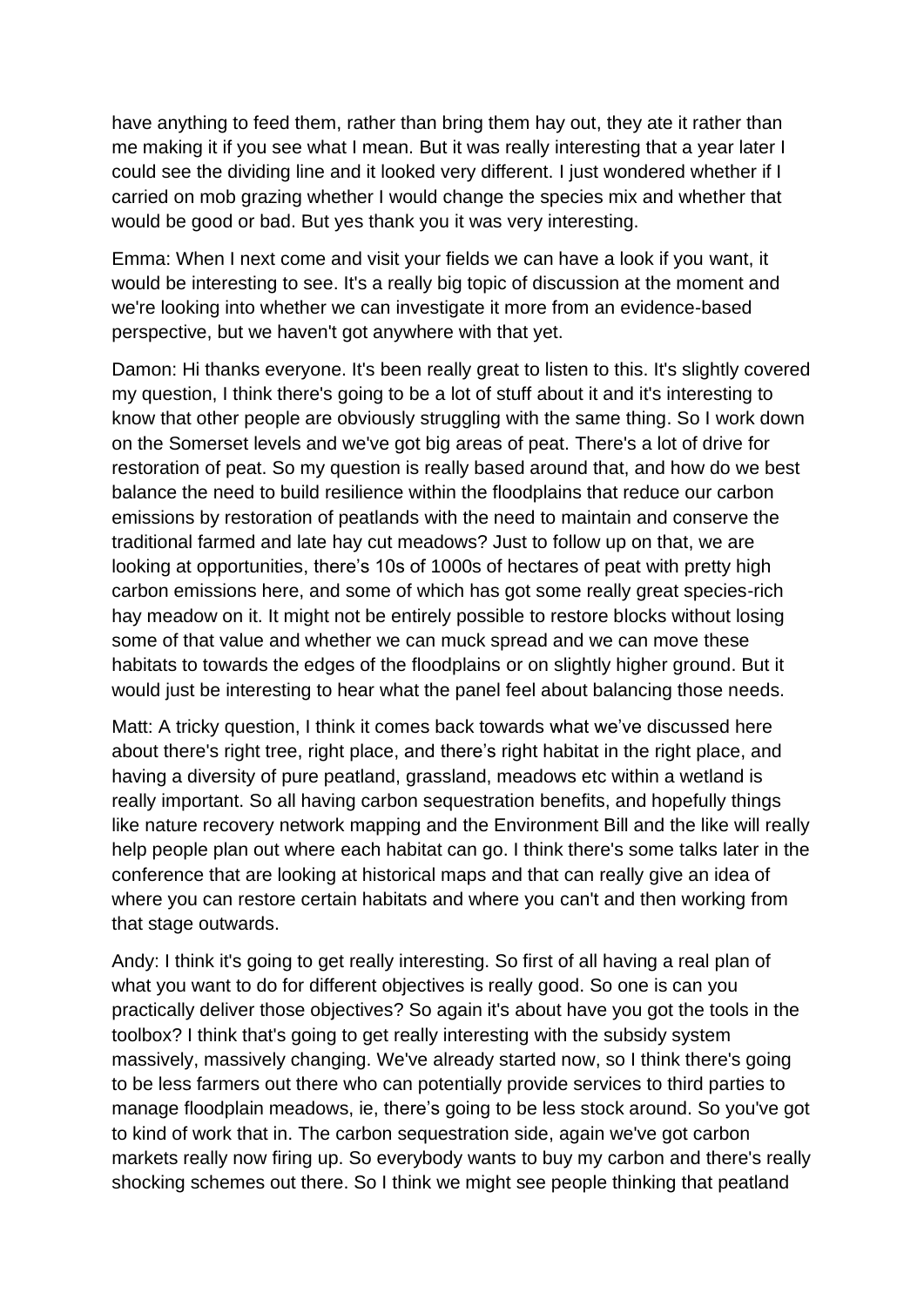restoration is the way to earn the most cash. So I think over the next potentially 3 years there's going to be lots of changes that might mean your best laid plans may be easier or more difficult to actually deliver.

David: Hi Damon. Yes this is an important question particularly for your Somerset levels. We have done quite a lot of work on those systems which have the potential of being managed hydrologically really quite delicately. I think it is possible to do both things to conserve the peat and to manage an area for species-rich hay meadow. But it does take a level of fine control that you keep the water table high through the year. The Dutch are the real experts at that. They have systems where the water table sits just about 30cm below the surface. Way back in the 90s we did some work showing that peat loss really only occurred when the water tables dropped deeper than that. So it is possible, but it's a balancing act to keep the peat and to manage the hay. It would be a shame to lose some of those really old meadows on the Somerset levels. But if the ability to manage the water starts to get disrupted where in areas the water level falls further and you start to lose peat and the ground starts to sink, it then becomes very difficult to manage for meadows. In that case it's probably better to try and manage a tall fen or swamp habitat instead. So I think as Matt started off saying, it's good to have a mosaic of different things and again it's pragmatism of what you can do where, but trying to hold on to at least some of those old hay meadows which in Somerset are absolutely brilliant for all sorts of services, such as nutrient removal from the floodplain and for pollinators. It's really worthwhile doing so.

Emma: We'll move on to our 4<sup>th</sup> question which comes from Samantha Cook.

Samantha: I'm just wondering what the community can do to be able to support the conservation of floodplain meadows especially as there's a greater interest now in the community getting involved in things like litter picking and protecting the nature that's around?

Matt: I think there are quite different answers on this. In terms of a Wildlife Trust point of view when managing nature reserves then local communities are very important to what we do. Having 'Friends of' groups for particular sites is really great. They can get involved in monitoring, helping us to better understand our sites. We do some botanical monitoring but having local people with the time to do the hydrological monitoring and things like that can really help. Also be the eyes and the ears helping us with stock checks etc and being able to influence potentially surrounding landowners as well and promote the importance of what we have and promote the importance of restoring similar adjacent fields, if possible, is really great. I know we've talked a lot about Tealby meadow which you've mentioned in the chat where we lost a lot of opportunities to do that restoration because a planning application had been approved for the surrounding land. So we're going to end up with a meadow that saved from planning because you can't build on it obviously, but surrounded by houses on most of the sides, and obviously losing that chance to restore and expand it and create that network as well. But this process has really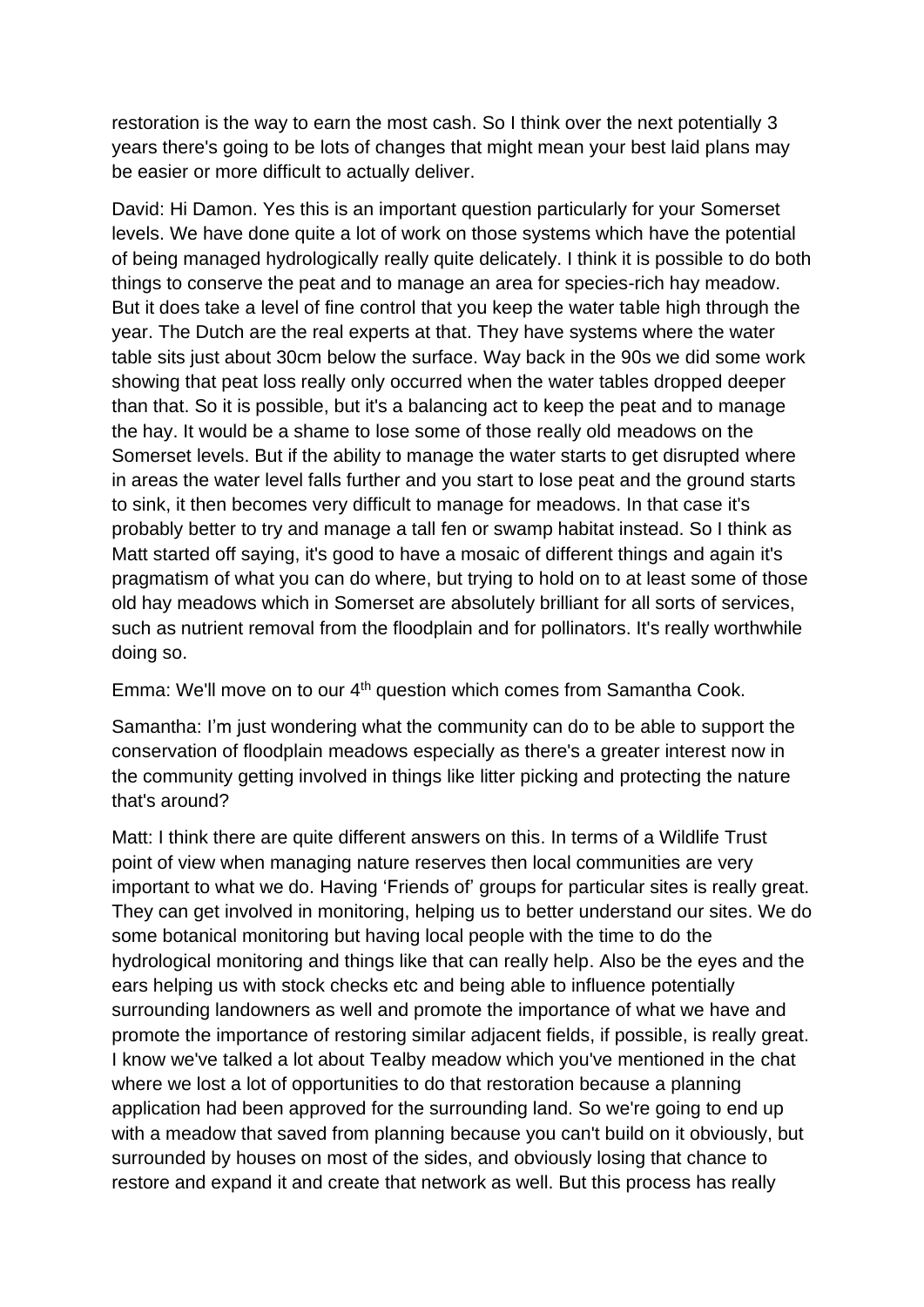inspired the local community and that meadow has become a lot more loved and a lot more understood in the last couple of years.

Andy: I think what the local community can do is actually buy meadow products. I probably would say that as I sell beef, but it's really important because if you want them to survive they've got to economically add up. Whether you're a private landowner or an organisation, a charity etc, if it washes its face it's much more likely to survive and to be able to do more of it. So I think engaging with the local community around buying meat, most people are not vegetarian or vegan and also there's a lot of people that are guilty meat eaters so if you can show that the, in my case beef, has come in from a meadow where there's 200+ species that can really tip the balance. So there's a huge amount of consumers and if you can show that traceability they will part with their cash for that product. But it's not just meat it's experiences as well. We run paid for farm walks, we run free ones to different sectors. So again the floodplain meadow is really useful because it's so dynamic, it's a great place for winter walks, or it's in flood with birds on it, it's a great place for fritillary walks which we now ticket because they're really popular. Then we are looking at other products. So our leather, for example, it's stamped with a fritillary logo to try and make that connection. So in the past our floodplain meadows have been the least profitable bit of our farm. But going forwards, I think they potentially will be the most profitable bit. I think we've got to talk about money a bit more with some of these things because we can't rely on government funding. I think with the particular administration at the moment, if people think they're going to help they've got another think coming. So we've got to look at the markets that will actually do that for us where we're in control of what we're doing with plant communities like this.

Emma: Thank you, Andy. It's a really interesting and different perspective. Clare, where do you stand on community groups?

Clare: I'm listening on really jealous of the marketing angle and thinking we should be doing something more on our products. We're not doing enough of it and the idea of having a fritillary stamped on the leather it's just amazing. So that's brilliant. So for us, we're not selling directly at the moment and so we've less of that angle, but I would totally support everything that was just said. As a farmer I see that as a real opportunity. So where actually ruminant livestock are part of the pollution environment, climate change, biodiversity loss, cattle are such a key part of that and meadows are a really nice way of being able to articulate that. But for others if I were to say now what could a community group do if they approached us, what could they do to help us on our farm, it would be some monitoring actually of birds at the moment but of species and understanding about what they are and what they mean. We've just had a flock of cattle egrets spending some weeks with us which we're just all learning about at the moment, but are quite rare, but are only living on the floodplain meadow. We've got groups of cattle all over but they're just on the meadow and would just be indicative of the species richness that is there in the plants which means we've got the insects, which means we've got the birds, which is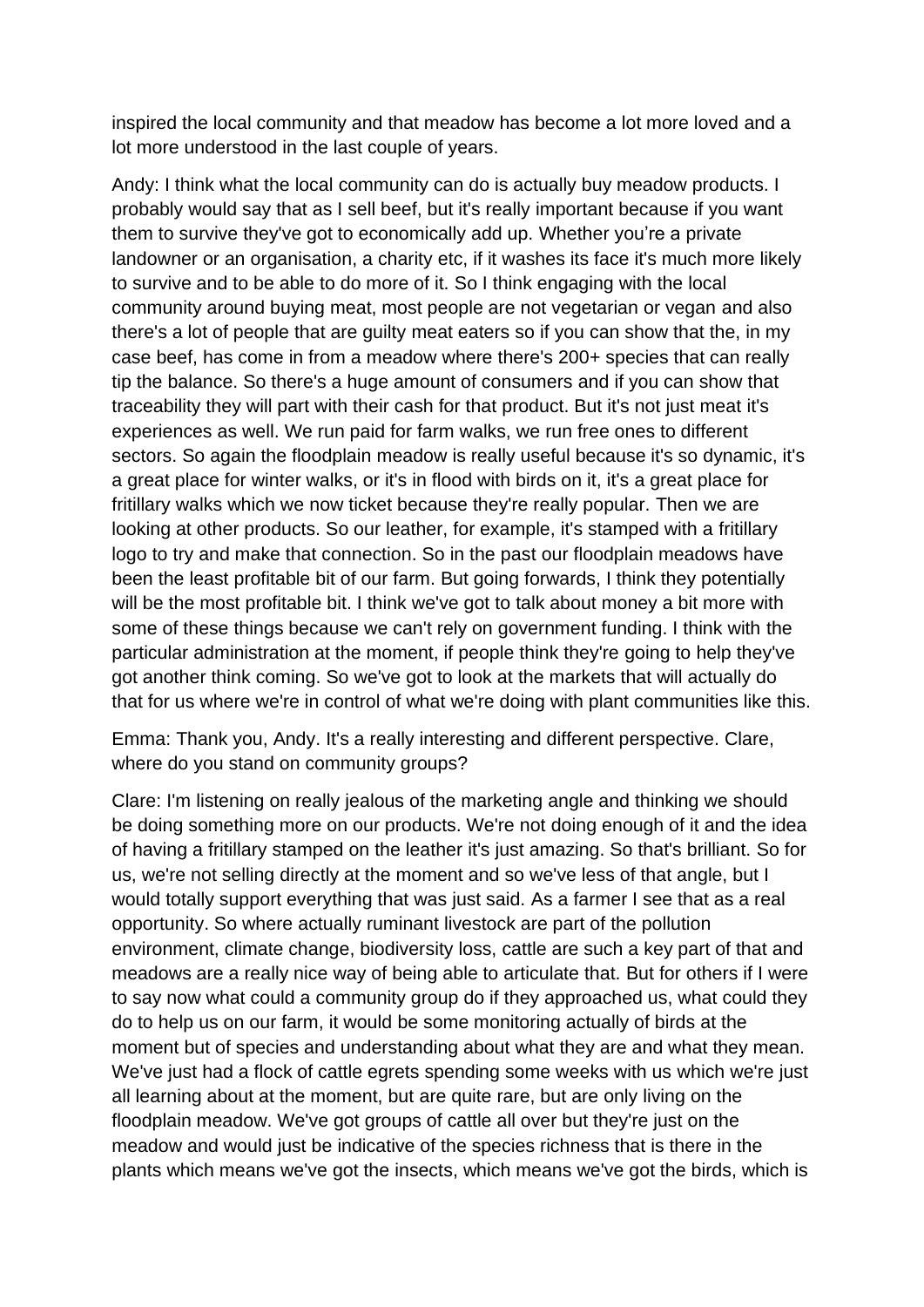really exciting. We want to be able to tell more of those stories. One of our favourite things to talk about is Facebook posts when people just take pictures along the footpaths and just talk about the number of insects and things like that that they're seeing. They're just spreading the word about pollinators, about species richness, how important all of that is for the fundamentals of our food production. Biodiversity isn't a nice to have, although it is a nice thing to have, basically we won't survive as a species if we don't sort it out and floodplain meadows are incredibly species diverse and that's really exciting. So as an approach as a group, come and talk to us about finding out more about what is going on in our different fields because some of ours are monitored, some of them aren't. But equally just spreading the word about what's happening and talking about it and taking lots of pictures and sharing them on social media would be something else that would be really nice.

David: I think the other panel members have hit all the key points. The key one probably is this idea of raising awareness. I remember leading a guided walk on North Meadow and talking to someone who had lived in the adjacent town for 20 years and they were telling me it's the first time they'd been on the meadow and they thought it was wonderful and they hadn't appreciated it was there. So I think there's a lot of work that can be done by local groups to raise awareness within their own community because the more people who understand and appreciate what meadows are when it comes to deciding on planning applications if there's a lot of local knowledge and desire to keep the meadow then that can influence what happens planning-wise. As I think Matt said, there are practical things people can do such as dip wells to see what's happening with the water levels, or just record floods and the duration and the timings of them. Or as Clare has said to monitor birds, bumblebees, butterflies, it's all useful information that local people can get involved with. So another aspect is to look at the historical angle of the meadows to see from old maps what their floodplains looked like in the past and try to develop an understanding of that. I know that's coming up later in the conference. Again, some people are engaged by counting butterflies while others are engaged by historical aspects. So I think it's good to have a number of different strands. Then picking up on Andy's points, it's important for people to appreciate where their food comes from and the difference between pasture-fed meat compared to stuff fed primarily on grains. I think if people had a better understanding there would be more demand for meat grown purely on grass, and therefore there would be a greater demand for hay and for these low intensity systems. So I think there's a lot that local groups can do. I think what they need to do would probably differ site by site depending on what their local context is. But there's a lot of potential for them to get involved.

Emma: Can I just give a little bit of a wider perspective because we are involved with lots of community groups across the country. We've probably got about 30 different groups on my list who are all involved in different ways in their local floodplain meadow. As David said it is it is horses for courses again. The community groups can be incredibly powerful campaigning organisations when they want to be, so you sound like you've already done a bit of that with your planning and working with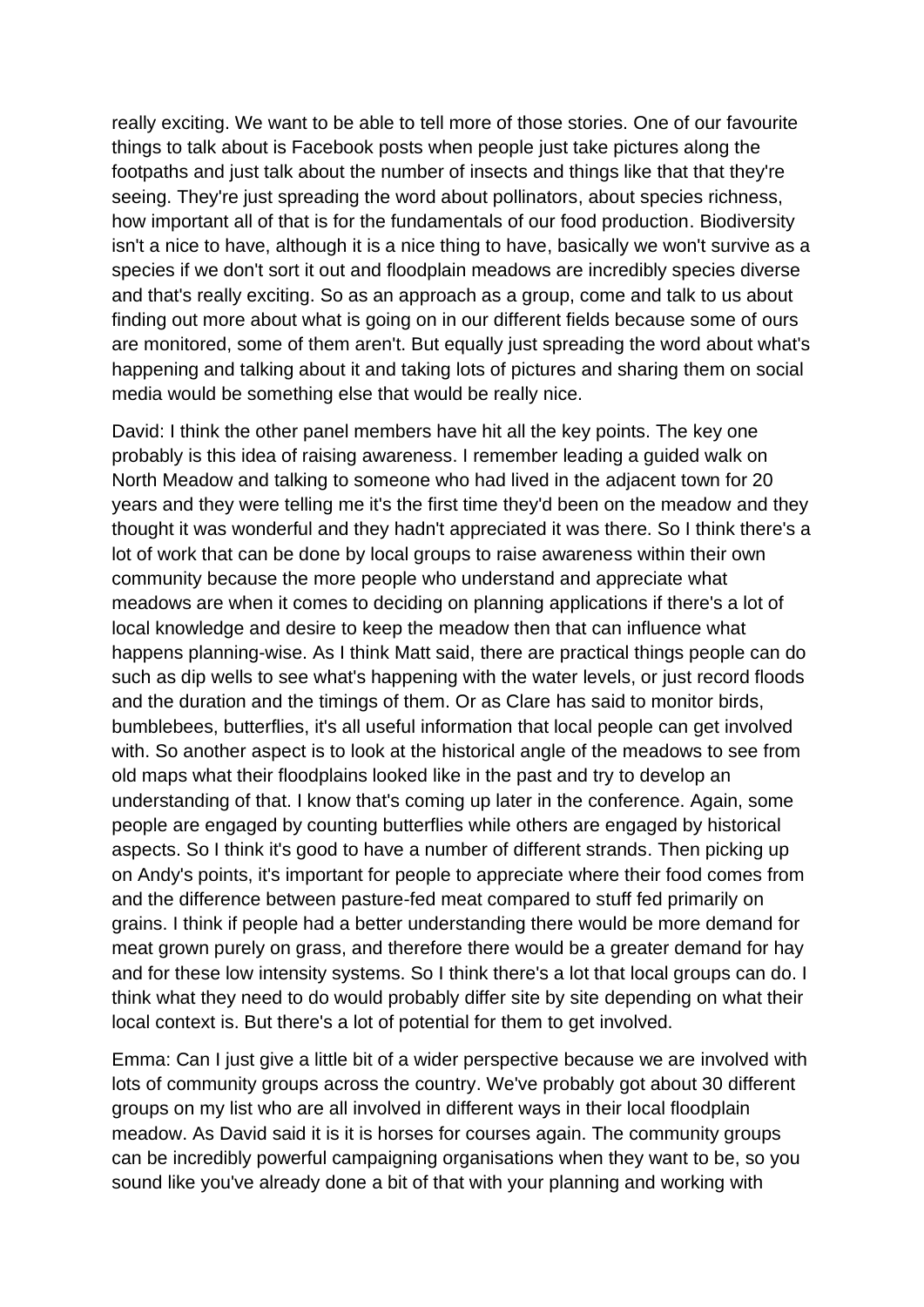Matt's Wildlife Trust. But they can also be very powerful fundraisers and engagement organisations. So looking for funds a community group can access funds that statutory and non-statutory organisations might not be able to get to so I think that's another niche thing that community groups can do. So if you want to talk more directly to me about what other community groups are doing I can put you in touch with lots of other people if that's of any help. Does that answer your question? Yes, thank you.

What a set of absolutely brilliant questions. We do have a 5<sup>th</sup> one which snuck on at the last minute but I am also conscious of the time. So I'm tempted to say shall we call it a day now and I'll bring Cath on first thing tomorrow because she said she can answer it first thing tomorrow as well for that new question, but I also noticed there's a couple of hands, so if those hands relate to discussion that we've already been having and aren't new questions shall we see if we can unmute one of them and maybe just have a couple of quick finish off questions.

Ros: Actually I would only really second Dan's question - would traditionally managed floodplain meadowlands feature any trees, eg in field trees, boundary trees, hedgerows, small pockets of woodland? Should we be aiming to recreate these as part of a habitat mosaic?

Andy: Willows and Alders, I think they're an essential element of a floodplain meadow and black poplar in our neck of the woods. So yes.

Matt: Yes I'll say absolutely. It comes back to this idea of having a whole mosaic of different habitats. At the moment restoration is often on a field scale, and it just is focused on the meadow but really we should be restoring at a bigger scale and having a whole mosaic of wetland habitats within the floodplain and yes, they would, trees and black poplars and everything would feature within that.

Emma: Or Pollards Elizabeth Cook has said. In our history session on Friday morning we will be looking at historic landscapes and seeing if we can tease out how these landscapes looked over the last 1000 years. So let's just go for one more.

Ann: I think you've sort of partly answered my question really. Andy and Clare it's directed to you more than anybody else. I'm interested in what's driven you to go down the route that you've gone down. Is it purely economic? Is it really about protecting the environment? What's driving you and how can we influence more farmers to do what you're doing because it sounds absolutely fantastic?

Clare: What motivated us? More frequent flooding and drought events was the main thing that made us realise that we needed to do something different. We've been organic for nearly 20 years so technically we should be the best of the best farmers that are out there but yet we're struggling. Financially farming is tough. But aside from that is dealing with the challenges that the climate changing is bringing us and our water holding capacity at the farm and it was after we'd had the wettest winter on record ever, like it is every winter now and then we had cracks in the ground in April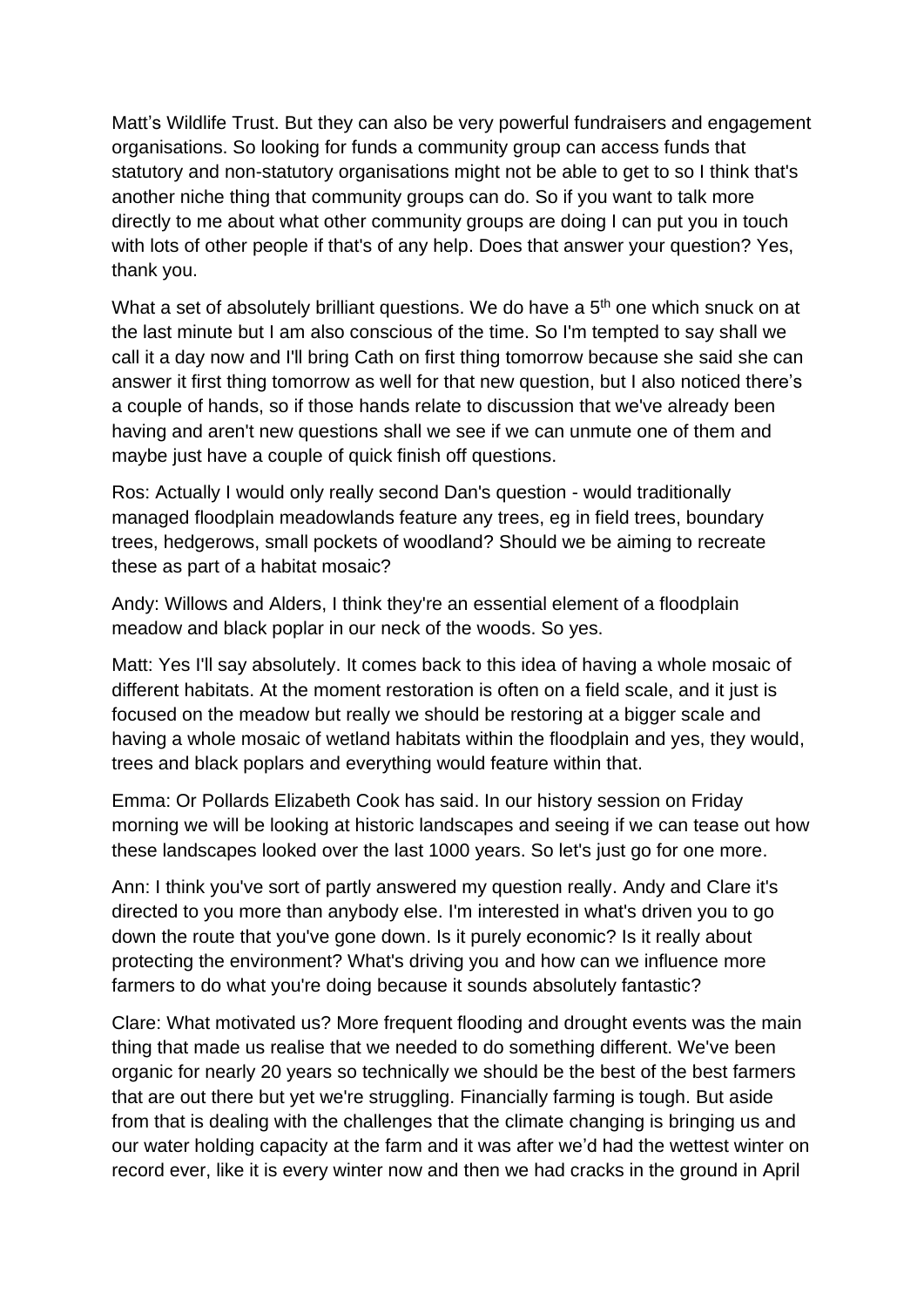for lambing. I was lambing and it was just cracks and there was no water in the ground and we were struggling for grass and we've seen another drought spring this spring. The wettest winter on record followed by drought springs. Lots of other factors but that was more of a fundamental thing. Also we weren't big input users but when I speak to other farmers it's that treadmill of inputs. That is one of the things that they speak about wanting to get off. We're reliant on a lot of stuff as farmers coming into the farm, seeds, fertilisers, treatments, lots of different things to try and control nature. Most of it's about control. When I learned to let go and learned to give up trying to control what was happening and understand what nature was trying to tell me, that's when my perspective changed, and I also started to enjoy it a lot more. So how do we get others? I think it's changing already. Farmers are recognising things need to change, the payments are being removed over the next couple of years, as that starts to scale it will really change people but we get inundated with people being interested. So I think the change is happening already.

Andy: I guess we pursued direct selling due to the money side of it. Essentially £1000 more margin per animal. But actually I agree with the resilience points. If you look at our neighbours opposite which is arable on the other side of riverbank, he's losing soil every other year and it's just not sustainable. How you get other farmers to do it? I think when a couple of billion disappears out of farmers' pockets over the next 3 years, that will make some people look up and think but they've got to have the right skills and a lot of farmers don't particularly want to deal with the public. So therefore that could be interesting. So then they'll have to form partnerships and work with other people that do want to do the public facing bit. So it's going to be really interesting, but I do think the money side of it will assist some people to have to look at other ways of doing things. But yes also it's really interesting. The botany and the dynamic things are great and having things like snakehead fritillaries lying around your house makes life a lot better.

Emma: What a lovely note to finish on Andy, thank you very much. I should have put my giant fritillary into the background. Maybe I'll do it for tomorrow. I think on that note we're going to wrap up for now. But we're doing this all again tomorrow and another Floodplain Meadows Question Time tomorrow evening. I already have 2 questions scheduled in for that but if you want to be one of the official questions that's asked can you please drop me an email and I will try and put you on the list. We will go through the chat and pick up any questions that have been asked in it and see if we can fit them in. I feel like this discussion could go on and on actually so it's an interesting format for us to try but I am thinking that maybe for our face to face conference next year we might do something like this. Anyway so that's it for today. Thank you so much for your attention. Thank you so much to our lovely panellists who have been so knowledgeable and very happy to share that knowledge and thank you for all your questions. We'll meet again here tomorrow morning at 9.30 for a good morning on soil carbon. Hopefully if Babette puts up the next slide she's going to leave you with one of our pieces of artwork which is a poem.